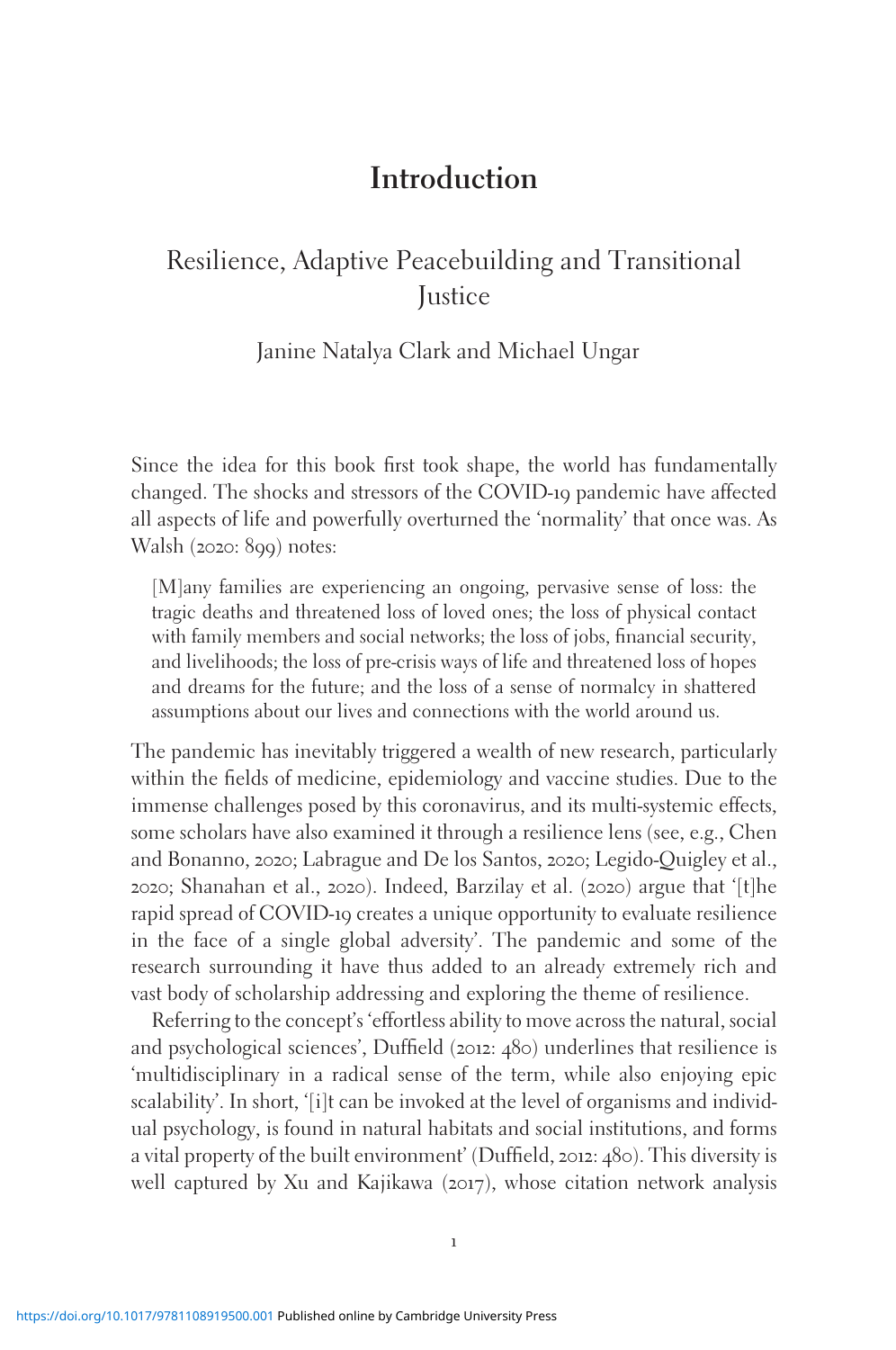shows ten overlapping domains of resilience scholarship, with clusters of papers appearing in fields as different as marine science and psychiatry. While the most popular discourse on resilience remains in the psychological sciences, the concept of adaptation under adversity is finding relevance in many other disciplines as well. The COVID-19 pandemic is making resilience research even more relevant, especially emerging science which is showing that the robustness of one system can dramatically affect the capacity of cooccurring systems to survive and thrive (Brown, 2016). Just as individual lifestyles and biology make us more or less susceptible to the virus, our trust in institutions like public health and accommodations by our workplaces are also having a dramatic effect on our ability to weather the changes we have all experienced.

## RESILIENCE, VIOLENCE AND CONFLICT

Notwithstanding the aforementioned 'effortless ability' of the resilience concept to move across and between different fields and disciplines, it is striking that resilience has received only limited attention in the context of communities and societies that have experienced conflict, violence and large-scale human rights abuses. Concepts such as reconciliation and reconstruction are given far more prominence. Some scholars, however, have discussed the resilience of particular groups in war situations. These include children (Betancourt and Khan, 2008; Fernando and Ferrari, 2011; Halevi et al., 2016; Masten and Narayan, 2012), former prisoners of war (Freeman et al., 2006; Gold et al., 2000; Jones and Wessely, 2010) and war veterans (Elliott et al., 2017 Portnoy et al., 2018; Vogt and Tanner, 2007). More broadly, others have underlined the resilience of entire populations dealing with a multitude of conflict- and violence-related stressors. Focusing on Islamic State violence against the Yezidi minority in northern Iraq, for example, Isakhan and Shahab (2020: 18) underscore that '[i]n returning to their traditional homelands and reconstructing their heritage sites, the Yezidi people have demonstrated remarkable resistance and resilience'. Focused on the Syrian war that began in 2011, and particularly on the city of Homs which was under siege for three years from 2012, Azzouz (2019: 108) argues that 'despite mass destruction and monumental displacement, citizens in conflict zones such as this have shown extraordinary levels of resilience and have created mechanisms and strategies to carry on with their everyday lives'.

While such research is important, two particular points should be underlined. The first is that the use of adjectives like 'remarkable' and 'extraordinary' is problematic because these words convey the idea that those who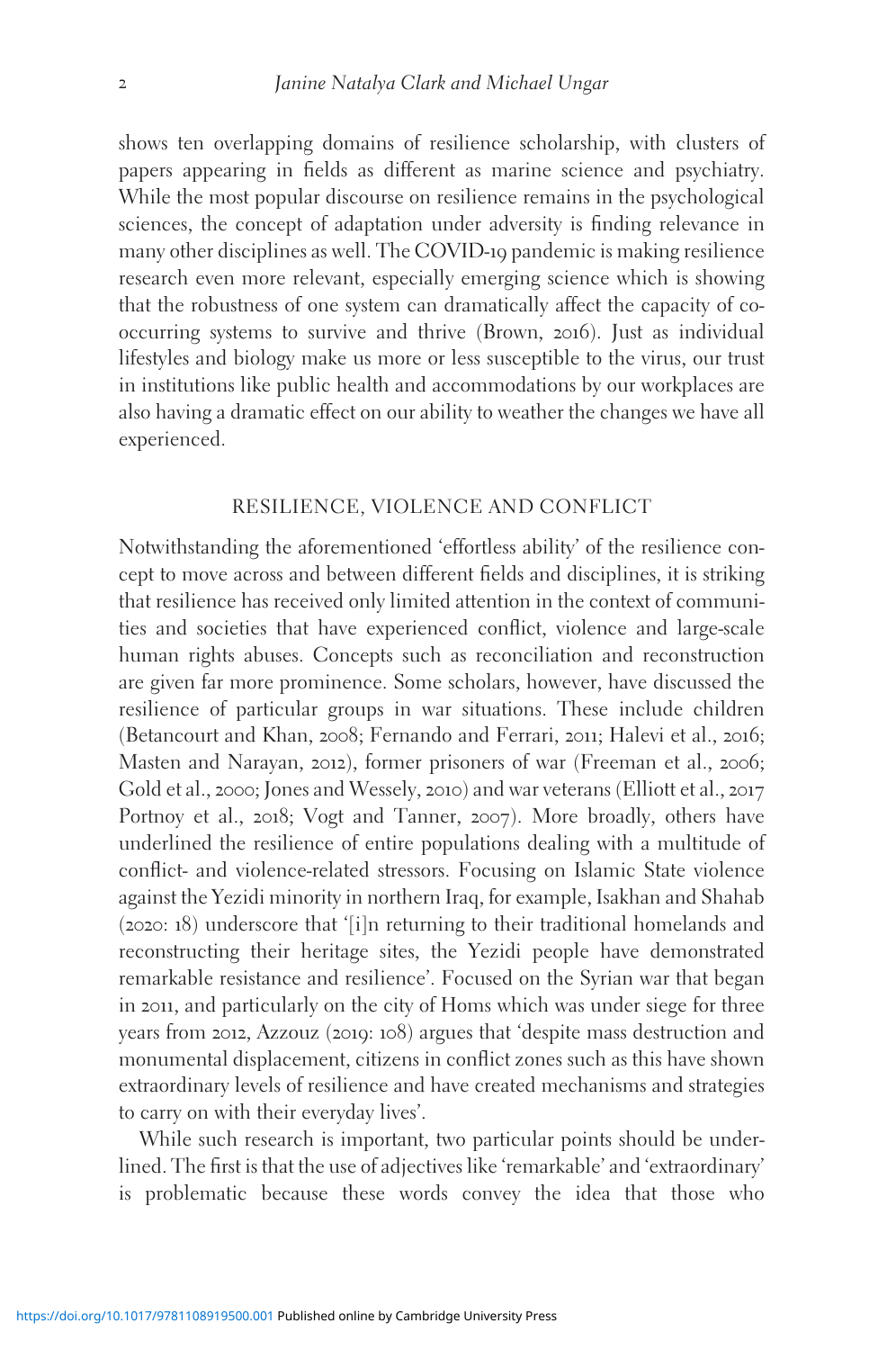demonstrate resilience are somehow exceptional. Not only does this sit uneasily with the argument that 'resilience is common' (Bonanno, 2004: 26; see also Barber, 2013: 463; Masten, 2014), but it also feeds the normative criticism that resilience discourse places an unfair burden on individuals (Ungar, 2011). Howell and Voronka (2012: 4), for example, maintain that 'getting citizens to be resilient in the face of challenges is not only cheap (in that it diverts patients out of public health care systems, in favour of self-help and positive thinking), it is also about aspiring to create a resilient citizenry, able to cope with uncertainty'.

The second, broader issue is that, because discussions about resilience in the context of conflict and violence often have a strong individual focus, this necessarily decontextualises the very meaning of resilience – and thus detracts from the wider social ecologies that have a crucial role to play in fostering and sustaining resilience. Discussing two Pakistani women who were raped, Haeri (2007: 299) underlines: 'The cases of Rahila and Veena highlight multiple sources within their immediate community environment that assisted each woman to empower herself, to engage with families and friends, to seek solace from religion and politics, and to pursue an individually meaningful course of action to overcome unspeakable brutality.' The crucial point is that, in societies overcoming the shocks and stressors of violence, an individual-centred resilience discourse can deflect from the vital importance of building and fostering systems that need to function optimally for people to experience psychosocial growth under adversity. Contrary to neoliberal critiques, resilience is not about encouraging 'people to individually respond to collective instabilities and uncertainties' (Garrett, 2016: 1920; see also Brassett and Vaughan-Williams, 2015; Chandler, 2013; Joseph, 2013), but, rather, about developing and strengthening vital protective factors and resources within individuals' social ecologies (Ungar, 2011).

This unique edited volume is the first to explore the concept of resilience across a range of different societies that have experienced – and in some cases are continuing to experience – mass violence linked to war and conflict (and related structural violence). The eight case study chapters – Bosnia-Herzegovina, Rwanda, Uganda, Bangladesh, Cambodia, Colombia, Guatemala and Palestine – provide rich conceptual and empirical analyses of resilience, what it 'looks' like and how it is expressed. They include stories of individual resilience, but ultimately they tell a bigger story about resilience, systems and the multi-systemic legacies of mass violence. Three central strands run through the book, weaving together the different chapters. These are its conceptualisation of resilience as a multi-systemic concept, its emphasis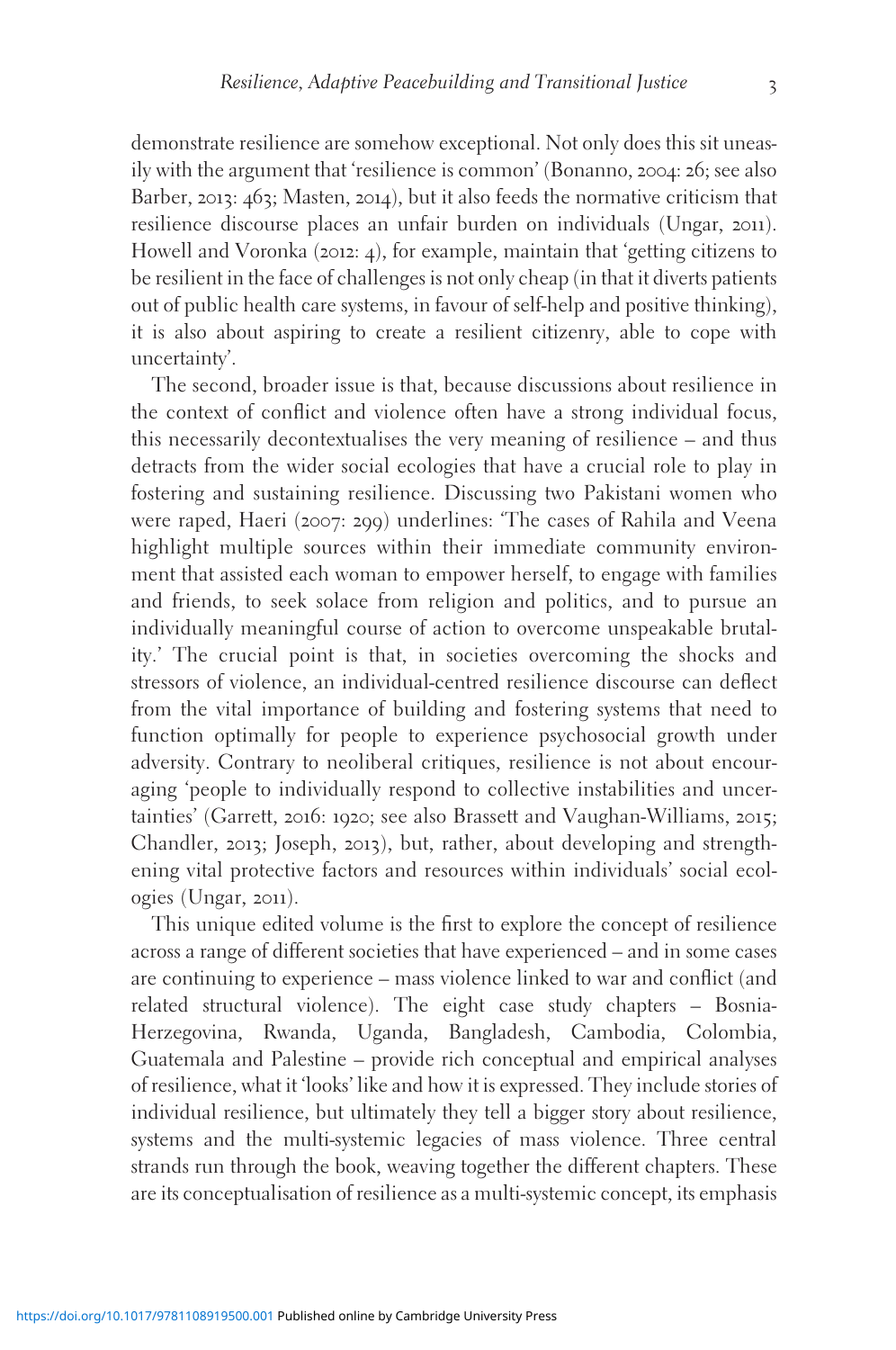on transitional justice and its discussions of how transitional justice processes might contribute to adaptive peacebuilding.

### RESILIENCE AS A MULTI-SYSTEMIC CONCEPT

While the most persistent definition of resilience comes from earlier studies of psychological invulnerability (Anthony, 1987) (with some of those studies originating in contexts of war – see, for example, Cohler, 1991), the past two decades have seen a transformation in how the term is used. No longer understood as an attribute of an individual, human resilience is now studied as a dynamic process in which individuals and their environments interact to optimise human potential (Ungar, 2018).

This change from person-centric definitions of resilience focused on individual capacities towards more complex social-ecological (and processual) definitions has taken scholars decades to validate. Resilience can now be defined as 'the capacity of both individuals and their environments to interact in ways that optimize developmental processes' (Ungar, 2013: 256). This definition informs a new agenda for research, and one that is attentive to the promotive and protective mechanisms that support positive change at multiple systemic levels. For example, Mahdiani et al. (2020) have shown that even in communities undergoing massive social disruption, as is occurring for communities dependent upon the oil and gas extraction and processing industries, sustainability is a reflection of each community's capacity to anticipate change and build the institutional responses that facilitate individual coping amid changes to economic conditions tied to the price of oil. It is studies like this that are driving greater interdisciplinarity in the field of resilience scholarship (a trend that is abundantly evident in this volume) and providing clues to the following questions: (1) How does the resilience of one system at one scale (e.g. biological, psychological, social, political, economic, environmental) influence the resilience of other systems? (2) Are there similarities and differences in the processes, mechanisms and patterns associated with resilience across systems and at different scales? (3) How can a multi-systemic understanding of resilience inform changes to policy and practice that will improve the well-being of humans, societies and ecosystems?

Reflecting this understanding of resilience, our first aim, then, is to show that exploring resilience, and more specifically some of the multi-level resources and protective factors that help to buffer the impact of violent and traumatic shocks and stressors, can offer new insights into societies that have experienced mass violence and the types of help and support that they might need. Awareness of the diversity of forms that resilience can take in these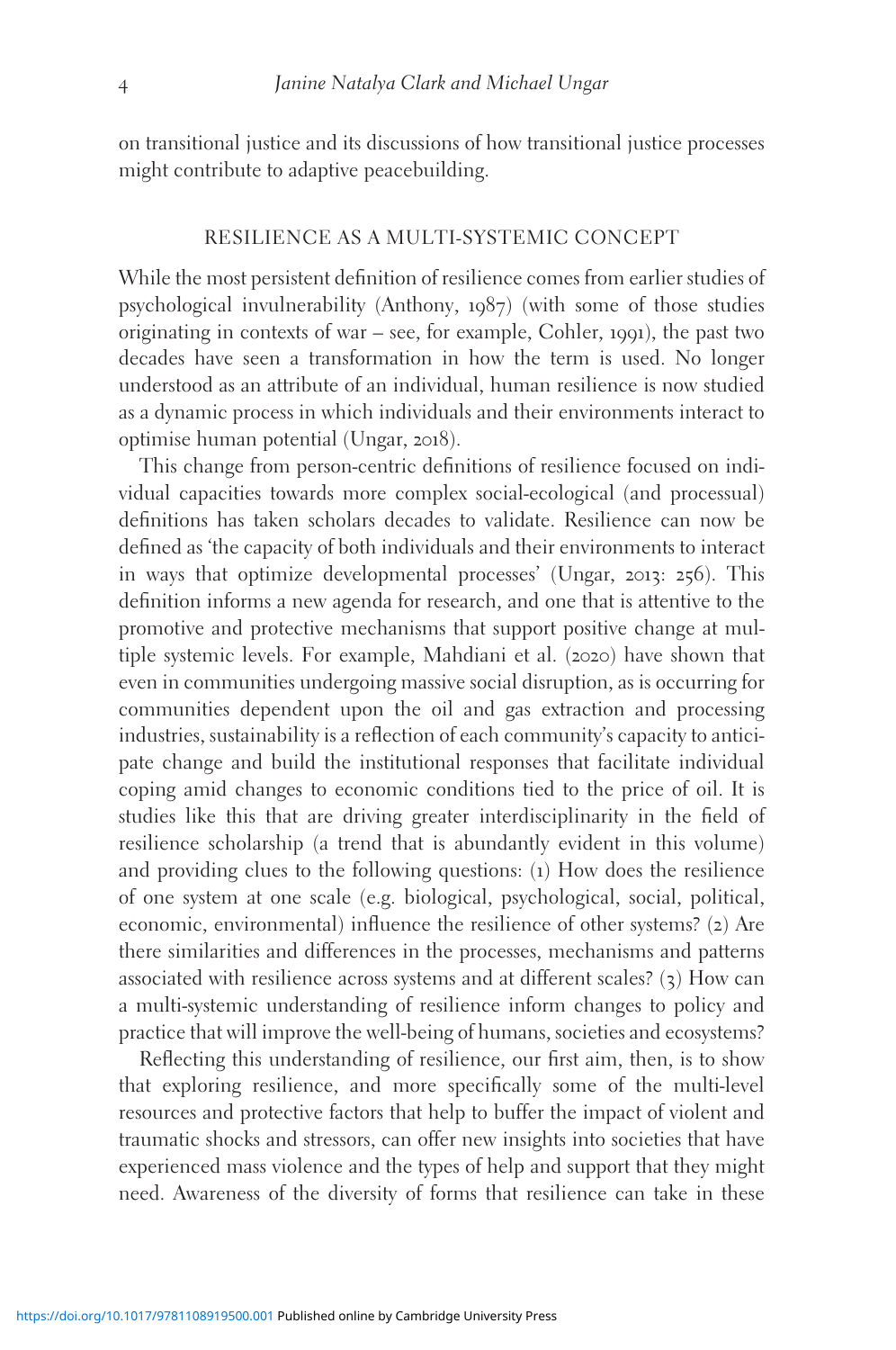societies, and of how individuals and communities – in interaction with their wider social ecologies – utilise and develop their own resilience resources is, in turn, an important part of moving away from template approaches to 'building peace'.

#### TRANSITIONAL JUSTICE

The second strand of focus on resilience is to explore its links to transitional justice, which the United Nations (UN) (2010) has defined as 'the full range of processes and mechanisms associated with a society's attempt to come to terms with a legacy of large-scale past abuses, in order to ensure accountability, serve justice and achieve reconciliation'. To date, the ever-expanding field of transitional justice has largely overlooked the concept of resilience. However, some scholars have started to address this gap, particularly drawing attention to various inter-connections and linkages between transitional justice and resilience.

Kastner (2020: 372), for example, points out that '[b]oth transitional justice and resilience are concepts that are employed in the context of seemingly intractable problems that are encountered and that need to be dealt with, managed or adapted to'. Wiebelhaus-Brahm (2017: 142), for his part, underlines that '[i]ntentionally or not, transitional justice is one policy intervention that likely affects the resilience of human societies'. Most obviously, the atrocities and human rights violations that create a need for transitional justice interventions constitute major shocks and stressors across entire social systems. Addressing the legacies of these crimes and abuses, transitional justice processes necessarily affect – as part of their own legacies – the long-term impact of the past and how individuals, communities and societies deal with it. In this way, transitional justice can potentially promote resilience. It may do so, for example, by 'enhancing the effectiveness and legitimacy of international rules and procedures, thereby (re)building connections between authorities and the masses' (Wiebelhaus-Brahm, 2017: 154). Through institutional reforms and the re-establishment of the rule of law, transitional justice can also contribute to providing 'the kinds of public goods that enhance resilience' (Wiebelhaus-Brahm, 2017: 154).

Conversely, transitional justice processes might also have the opposite effect. Resilience is quintessentially a relational concept. According to Luthar (2006: 780), '[r]esilience rests, fundamentally, on relationships'; Hayward (2013) maintains that 'human resilience is best understood as the interrelationships among the individuals and their community, environment, and social institutions'; and Hartling (2008: 53) underlines that 'resilience is all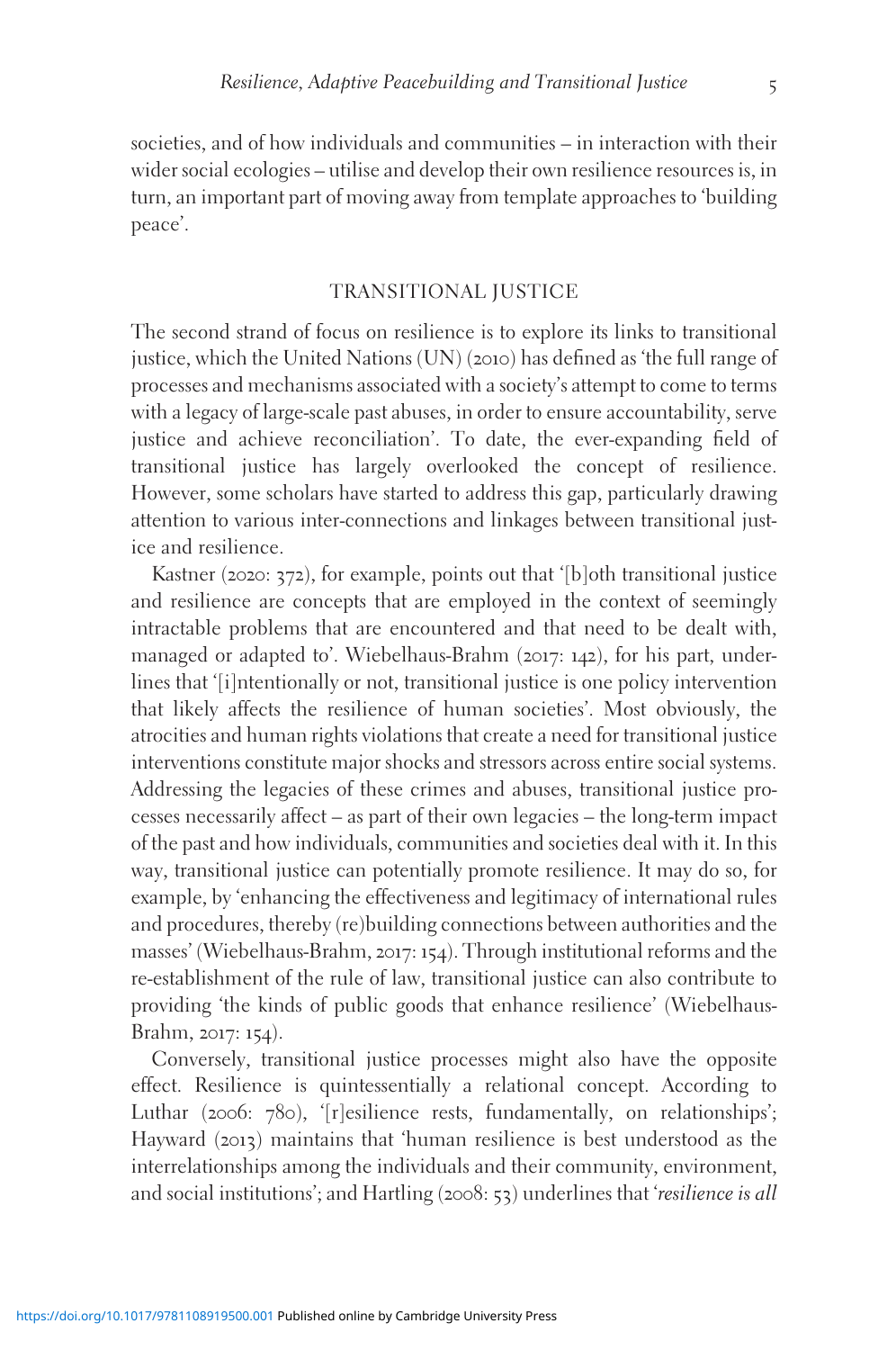about relationships' (emphasis in the original). Transitional justice processes can thus potentially undermine resilience when they polarise communities and contribute to entrenching ethnic and social divides. On this point, Leebaw (2008: 96–97) notes that '[b]ecause truth commissions and criminal tribunals investigate extremely divisive and violent histories, they have often been viewed as obstacles to reconciliation and charged with "opening old wounds", generating political instability and interfering with forward-looking political change'.

Furthermore, transitional justice processes have traditionally given little attention to socio-economic and structural injustices, including those related to colonialism (see, e.g., Balint et al., 2014; Maddison and Shepherd, 2014; Mullen, 2015). If transitional justice overlooks these injustices, it thereby also neglects the importance of 'resilient infrastructures so that considerations of social justice can be addressed more adequately' (Doorn et al., 2019: 119). In this regard, Kastner (2020: 374) suggests that resilience thinking can actually pose risks for transitional justice; the latter typically 'does not seek to or allow the individuals and communities most immediately concerned by the violence in question to challenge the factors that enabled and perpetuated the violence in the first place'. Taking a different view, however, Duthie (2017: 12) maintains that '[n]otions such as development, resilience, and transformation are useful in thinking about the extent to which transitional justice processes are affected by and can at the same time address root causes and contribute to broad change'. He also accentuates what he calls 'the bi-directional relationship between contexts of social and economic structures and transitional justice' (Duthie, 2017: 24).

Part of what makes this book highly novel is its in-depth analysis of the relationship between resilience and transitional justice. Going beyond the question of whether and how transitional justice processes might contribute to or undermine resilience, it surveys some of the ways that these processes shape and affect resilience – across multiple systemic levels – in practice. For example, a rights-based approach to community empowerment in a postcolonial world, like that explored by Atallah et al. (2019) in Chile and Palestine, forces us to consider the need for significant changes to social relations and government structures if populations that have experienced historical oppression are to recover and transform. Anything less multisystemic runs the risk of blaming populations that have been starved of resources for their challenges, while doing little to resource them sufficiently to succeed in contexts of structural disadvantage.

For these reasons, there are important synergies and a number of discordances – largely unexplored to date – between resilience and key transitional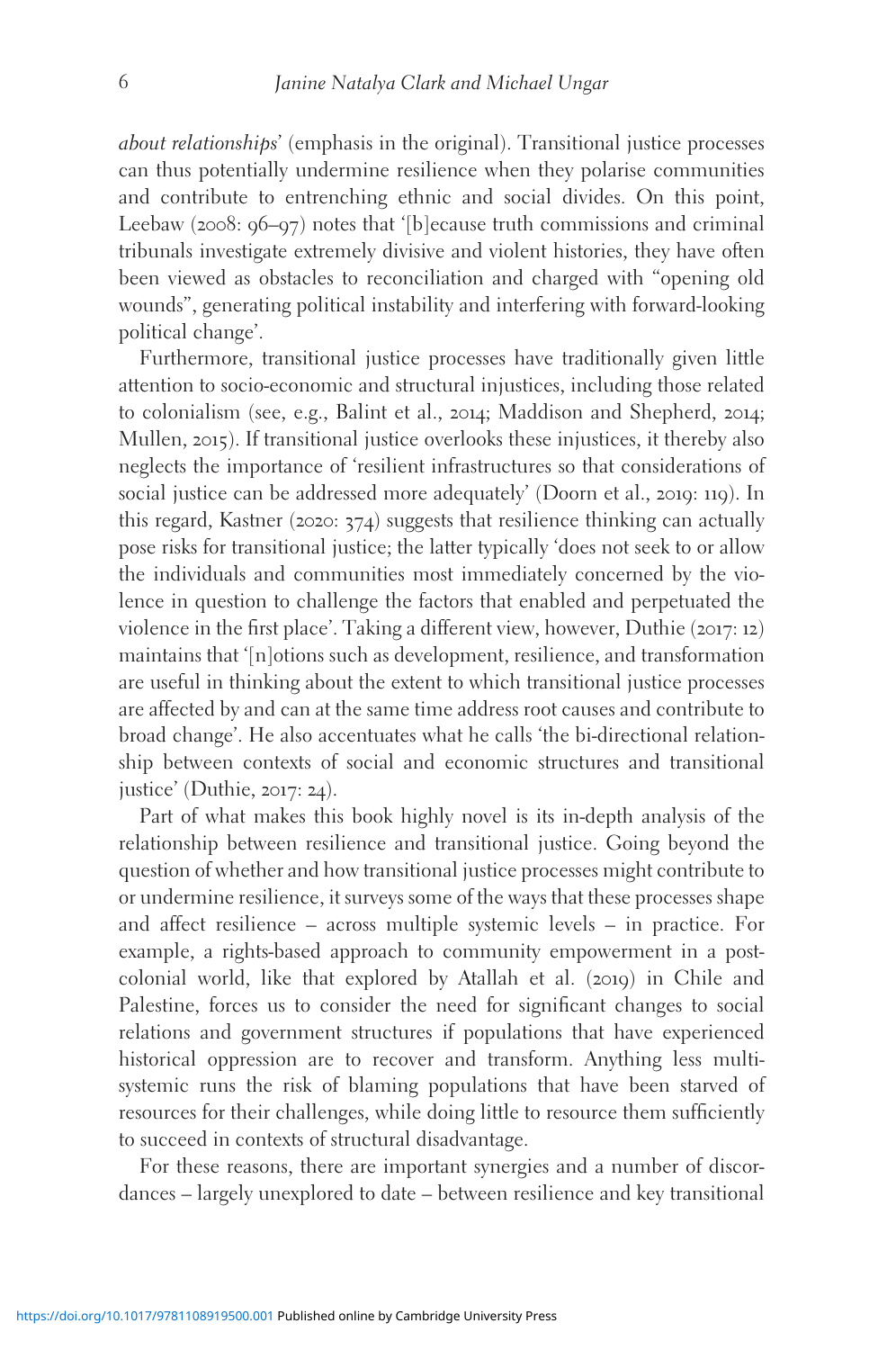justice goals, including peace and reconciliation. Certain types of resilience, for example, can work against reconciliation. Discussing the issue of political reconciliation between Indigenous peoples and settler nations, Whyte (2018: 287) asserts that 'For at least some Indigenous persons, it's not unreasonable at all to see settler attempts at reconciliation, from apologies to truth and reconciliation commissions, as new forms of the same old system that portrays indigenous peoples as parasites who clamour for aid and special accommodations from benevolent hosts'. He further argues that '[t]he maintenance of this illusion is itself the operation of a parasitic system – a very resilient parasitic system' (Whyte, 2018: 287). The broader point in this regard is that 'undesirable states, systems or institutions [can] also be highly resilient – and resilient systems can be highly unequal with the benefits from such resilience unevenly distributed' (Walsh-Dilley and Wolford, 2015: 174). In this case, as with all scholarly investigations of resilience, one has to ask if the resilience of one system comes with a trade-off – the vulnerability of another co-occurring system (Folke, 2006).

To take a more positive example, Ungar (2013: 258) argues that the more that environments 'make available and accessible the resources that promote wellbeing', the more likely individuals are 'to engage in processes associated with positive development such as forming secure attachments, experiencing selfesteem, engaging in expressions of personal agency, and meaningful employment'. In other words, if people are not worrying about basic life necessities such as food, housing and medical care, they can potentially invest more – including emotionally – in transitional justice processes. As Millar (2011: 529) discusses in the context of Sierra Leone's Truth and Reconciliation Commission (TRC), 'the very nature of the deprivation the average resident of Makeni [the town in which he conducted fieldwork] experiences on a dayto-day basis limits the applicability of such mechanisms of justice at any given time. Life is experienced as flowing and ongoing, and so are infringements upon rights'.

In focusing on the relationship between resilience and transitional justice, our starting premise for this volume is that '[r]esilience arguably offers a fresh perspective on transitional justice' (Kastner, 2020: 369). In their research on Colombia, for example, Nussio et al. (2015: 354) found that 'differences between victims and nonvictims are small when it comes to attitudes toward several aspects of transitional justice, like punishment of perpetrators, truth seeking, historical memory and reparations'. They accordingly underline the need for further research examining 'to what extent the development of an institutional framework and budget addressing the needs of victims in itself provides an incentive for the differentiation of victims and the development of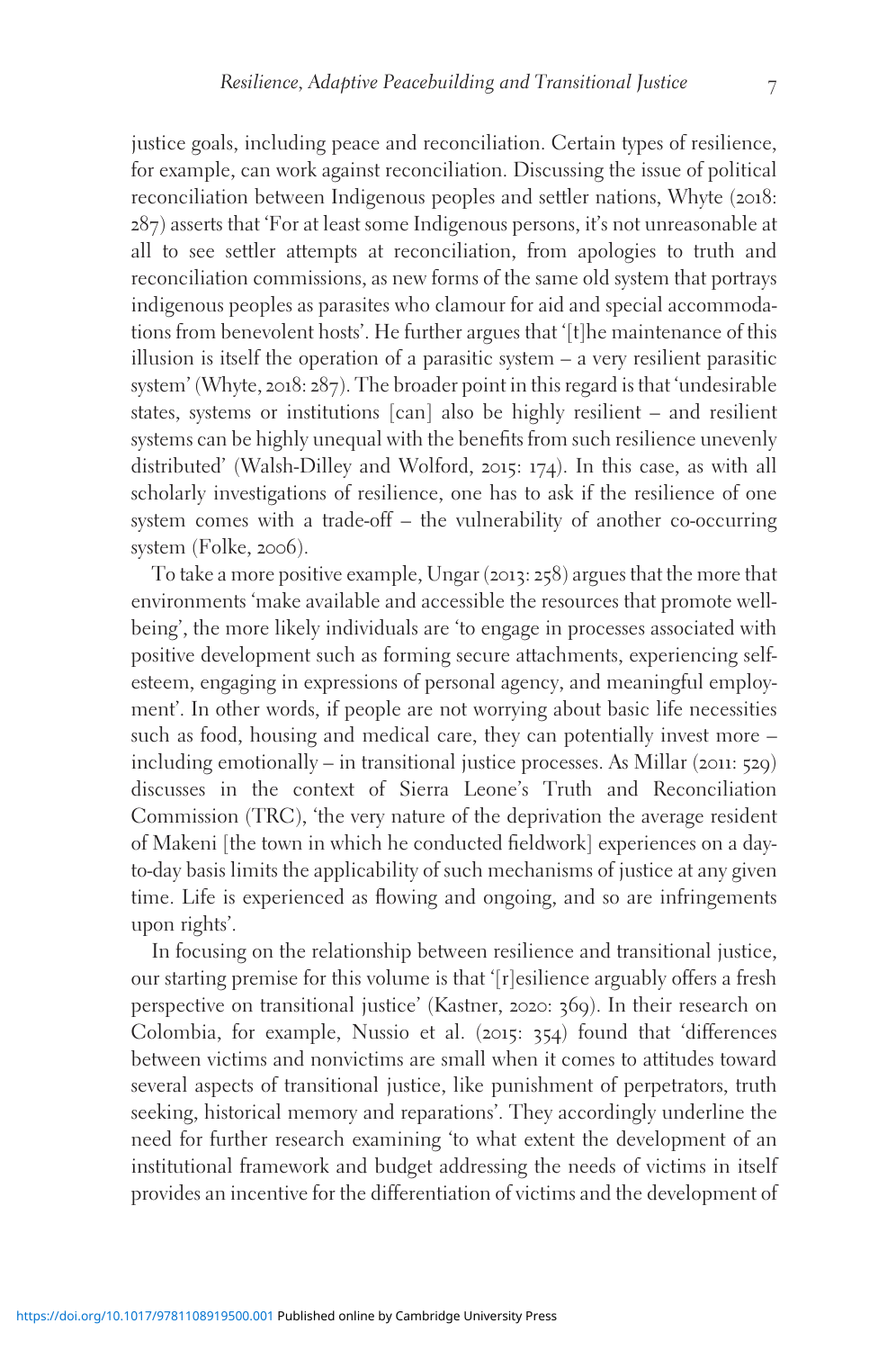a victim-centered agenda by hundreds of fledgling victims' organizations, beyond actual differences in political preferences and opinions between victims and other groups' (Nussio et al., 2015: 354). The bigger issue is that adding a resilience lens underscores the importance of focusing not just on direct victims (or 'non-victims') of violence and human rights abuses, but also on their wider social ecologies.

This, in turn, is directly linked to the book's second core aim. It seeks to demonstrate that thinking about resilience as a multi-systemic concept (see Ungar, 2021) opens a space for developing new ways of theorising and operationalising transitional justice that are more responsive to the wider social ecologies that link individuals and communities to their environments – and to the broader systems within which transitional justice work takes place (Clark, 2020a, 2020b). The chapters explore whether transitional justice processes – including criminal trials, TRCs and reparations – have shaped resilience in various societies that have experienced mass violence. Windle (2011: 165) argues that, in order to be most effective, interventions should address the 'dynamic interplay' across different system levels, rather than focus only on developing individual strengths. This book explores the 'dynamic interplay' of different transitional justice processes within complex social systems. More broadly, the chapters reflect on some of the ways that transitional justice might potentially contribute to resilience. Central to this particular discussion is the book's third key strand.

## ADAPTIVE PEACEBUILDING

de Coning (2018: 301) reflects that '[t]he era of liberal idealism and interventionism is on the ebb and in its place we are witnessing a pragmatic turn in peacebuilding'. As one illustration, the UN has embraced a 'new sustaining peace concept' – as part of its 'Sustaining Peace' agenda (see UN, n.d.) – according to which the role of the organisation is 'to assist countries to sustain their own peace processes by strengthening the resilience of local social institutions, and by investing in social cohesion' (de Coning,  $2018$ :  $301$ ).<sup>1</sup> de

<sup>1</sup> In Resolution  $70/262$ , for example, the UN General Assembly (2016: para. 3) – in its review of UN 'peacebuilding architecture' – reaffirmed, inter alia, 'the importance of national ownership and leadership in peacebuilding, whereby the responsibility for sustaining peace is broadly shared by the Government and all other national stakeholders'. It also underlined 'the importance, in this regard, of inclusivity in order to ensure that the needs of all segments of society are taken into account' (UN General Assembly, 2016: para. 3). The UN Security Council (2016) echoed these points in its Resolution 2282. In 2018, in a report pursuant to these two Resolutions, the UN Secretary-General emphasised: 'My aim is to forge a common vision and common systems and capacities across the United Nations to consistently and adequately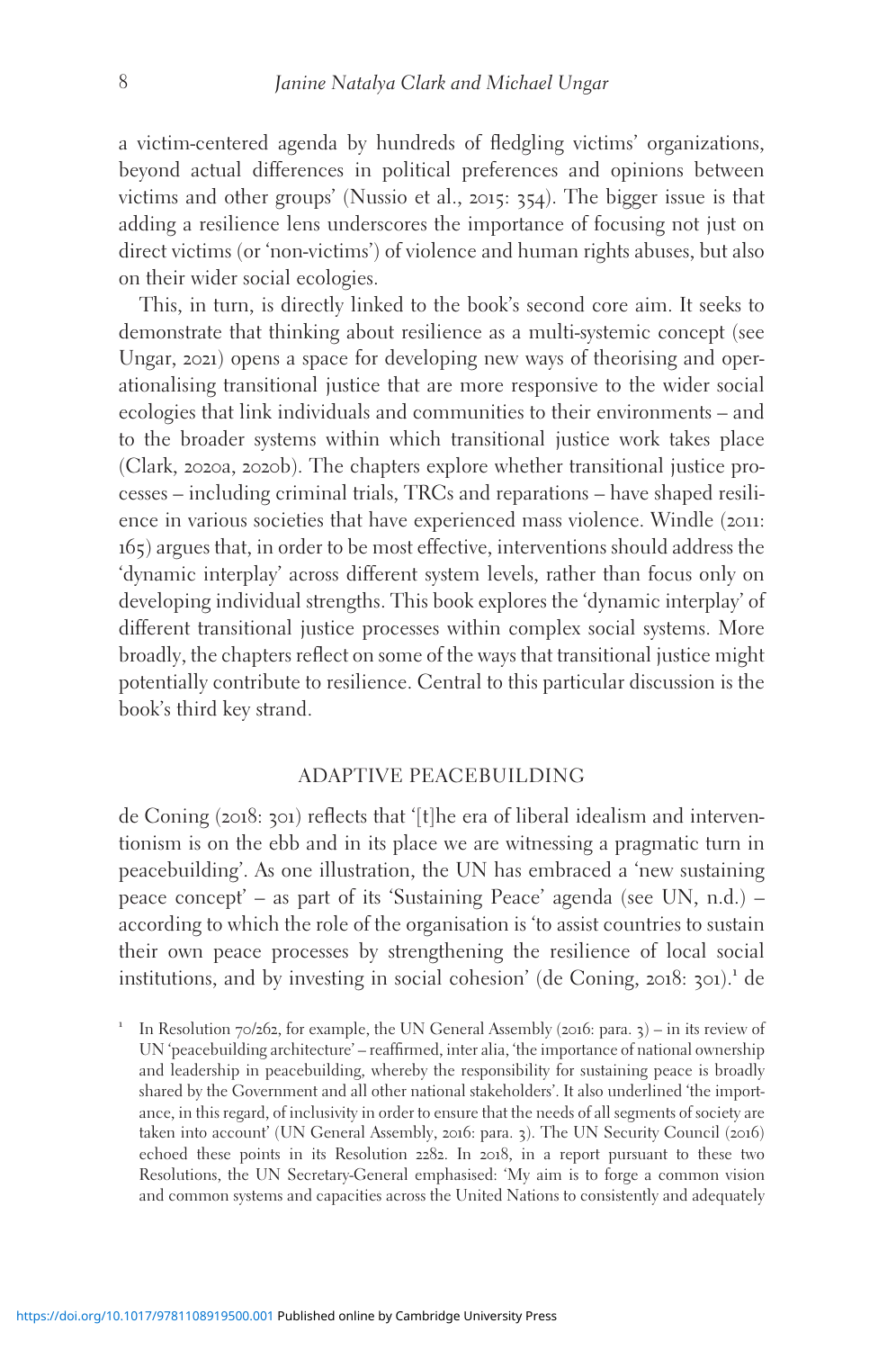Coning (2018: 304–305) proposes adaptive peacebuilding specifically as one approach to operationalise this sustaining peace concept.

As he defines adaptive peacebuilding, there are three key concepts that inform it – namely complexity, resilience and local ownership. Complexity theory is quintessentially about complex systems and, when applied to peacebuilding, it underscores the fact that peacebuilding is a multi-systemic endeavour that both engages and extends across myriad systems. These complex systems naturally adjust to shocks and stressors: 'In complex systems, the elements react to stimuli in non-linear ways and this enables the system to adapt and evolve, so that it can find new ways to pursue its goals and reach its objectives' (de Coning, 2016: 173). Enhancing these adaptations is a crucial part of fostering sustainable peace. Fundamentally, 'Peacebuilding in the sustaining peace context is about stimulating those processes in a society that enable self-organization and that will lead to strengthening the resilience of the social institutions that manage internal and external stressors and shocks' (de Coning, 2018: 307).

Local ownership and inclusivity are crucial in this regard. Complexity theory makes it clear that there are no simple or clear-cut solutions to complex problems, and, hence, '[o]ne should, therefore, not attempt to solve such problems with determined-design methodologies aimed at definitively diagnosing a problem and prescribing a solution' (de Coning, 2018: 313). Rather, an adaptive peacebuilding approach entails working closely with affected communities on the ground 'to collaboratively develop self-awareness of the causes and drivers of conflict in the system' and, thus, 'to ultimately support the emergence of local resilient social institutions that can self-manage future tensions' (de Coning, 2018: 313).

The book's third principal aim is to further develop the idea of adaptive peacebuilding, both conceptually and empirically. The chapters in this volume analyse whether and how transitional justice processes themselves can contribute to adaptive peacebuilding in the sense of helping to foster adaptive capacity and resilience across complex systems that have experienced the shocks and stressors of war, conflict and large-scale violence. de Coning (2016: 177) underlines that 'Whenever we attempt to change something in a complex system, the system responds to our intervention in a number of ways'. In other words, transitional justice processes affect entire systems, and an important way of thinking about these multi-systemic effects is precisely to look at whether these processes can help societies 'to develop the resilience

support Member States in their endeavour to sustain peace and build resilient and prosperous nations in line with their commitments to leave no one behind' (UN, 2018: para. 4).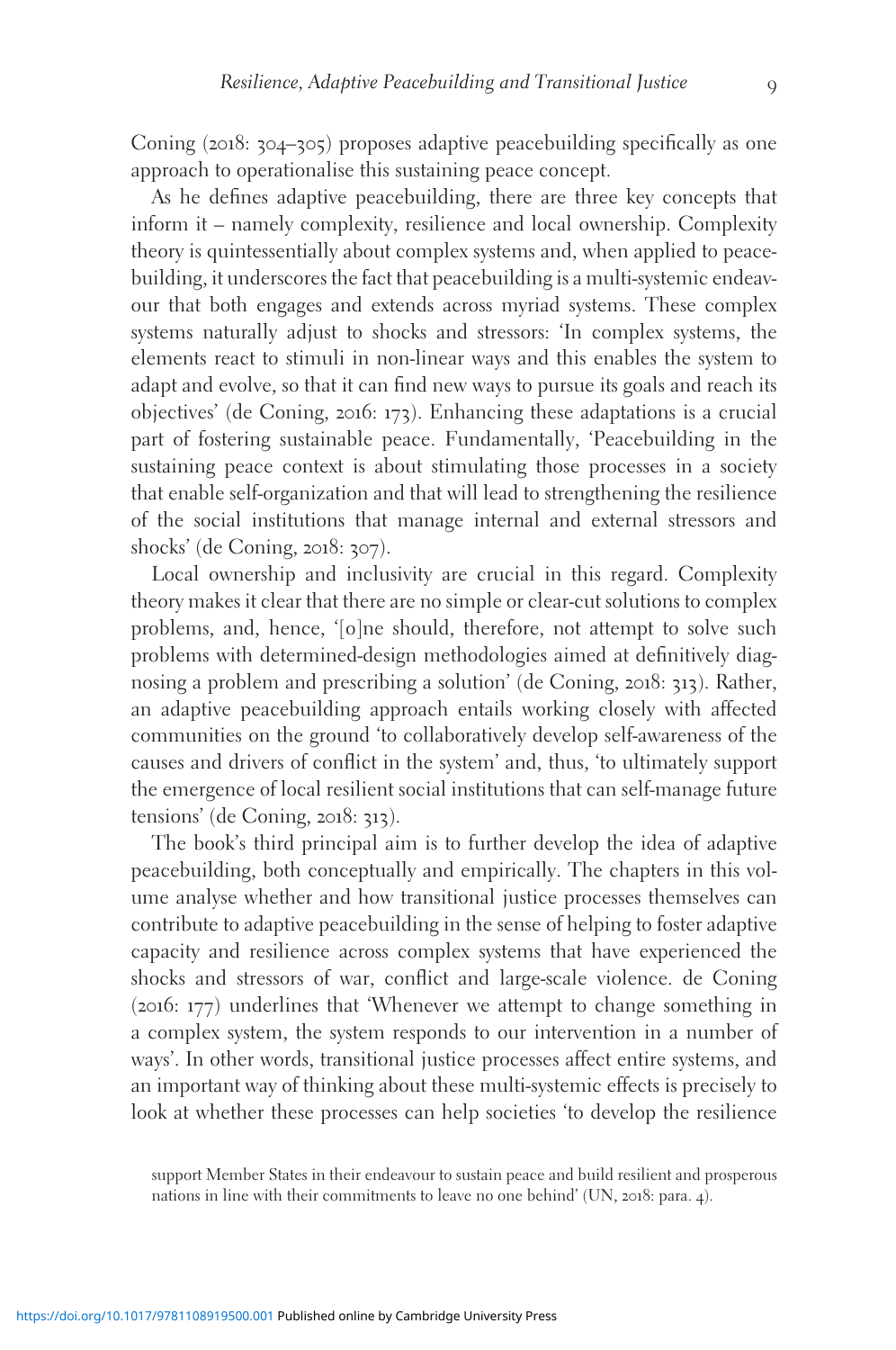and robustness they need to cope with and adapt to change' (de Coning, 2018: 316).

By linking resilience and adaptive peacebuilding, this volume helps to show that multi-systemic resilience can be operationalised in the everyday practices of how individuals and their communities interact and 'rebuild' their lives. Methodologically, this volume is innovative as scholars develop the tools to investigate change across systems that occur at the same time or sequentially. In the field of transitional justice, this means paying as much attention to cultural traditions and attitudinal shifts (individual psychological systems) as to people's familial and community relationships and the structures and institutions tasked with delivering 'justice' (Betancourt, 2008). The chapters throughout this volume are, therefore, illustrative of both the complexity of these interacting systems and the detailed research required to critically examine resilience in relation to individuals and societies that have experienced the shocks and stressors of conflict and large-scale violence.

## CONTENT SUMMARY

The book is divided into two parts. The first part, Concepts and Relationships, lays the conceptual foundations, sets out the book's approach to resilience and discusses the linkages between the three core strands of resilience, transitional justice and adaptive peacebuilding. The chapter by Michael Ungar explores broadly the concept of multi-systemic resilience and its relevance to the field of transitional justice. The concept of resilience is best understood as a process whereby individual capital and social capital interact in ways that create optimal outcomes in stressed environments. As a process, Ungar explains that resilience can look very different in different contexts, with any single system (including systems that promote social justice, human rights and enforce laws) showing patterns of persistence, resistance, recovery, adaptation or transformation depending on the resources each system has available to support change. Ungar's chapter explores these processes and how they affect systems simultaneously at multiple levels. This understanding of resilience as a multi-systemic concept can help to explain how systems affected by transitional justice (both judicial and non-judicial) respond to stressors, in turn shaping individual, community and institutional responses. Ungar uses brief case examples to show how resilience changes depending on a population's exposure to extreme forms of potentially traumatising events, such as war, forced migration, genocide and chronic economic disruption. In doing so, his chapter positions resilience as a concept that can be integrated into the field of transitional justice.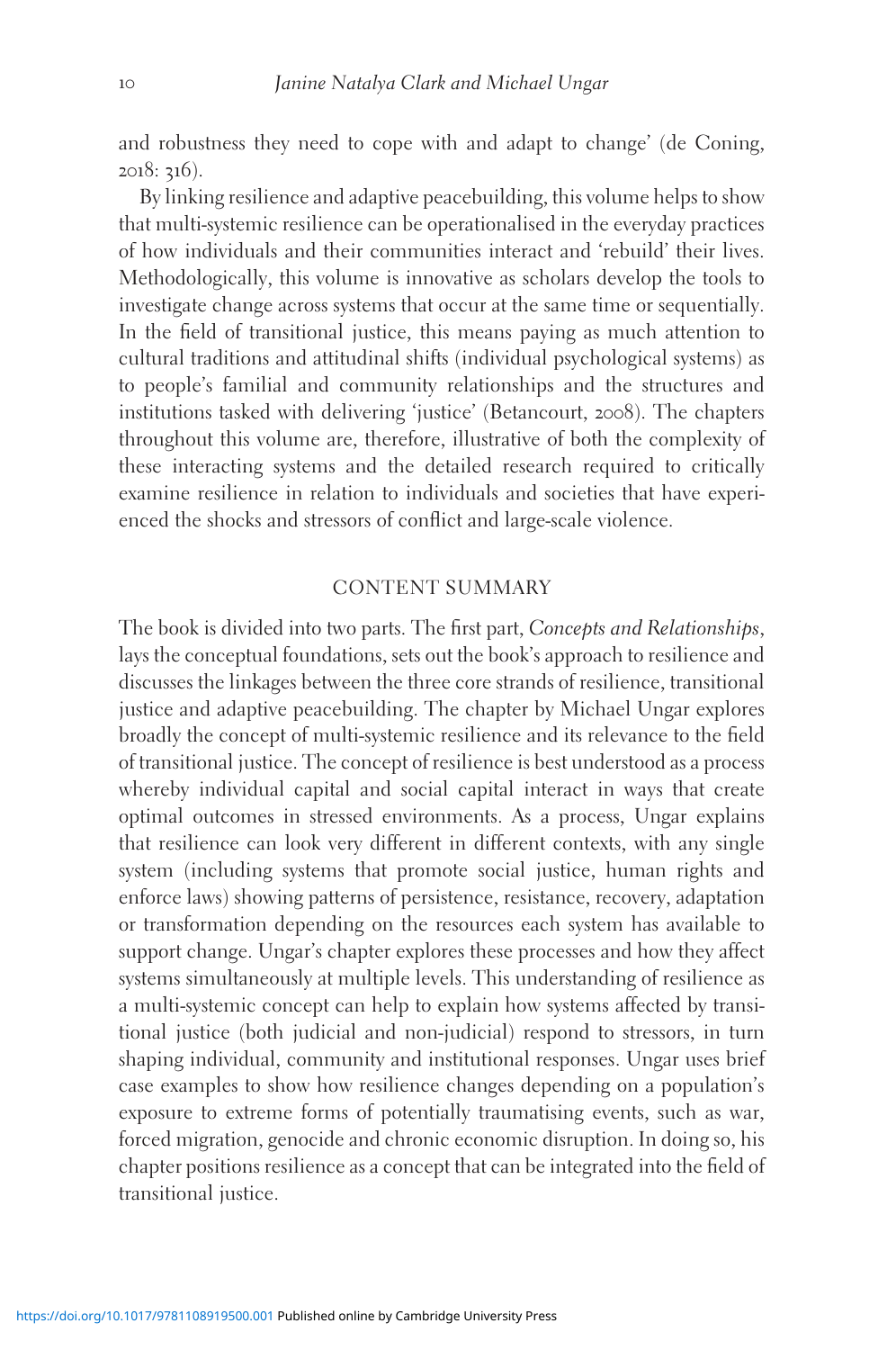Wendy Lambourne's chapter shows what this integration might look like, setting the stage for an integration of concepts and a bridge between different areas of research. She explores how resilience thinking can contribute to the transformative potential of transitional justice processes, and how these processes can foster and deepen our understanding of both resilience and adaptive peacebuilding. The chapter examines how key transitional justice processes – namely criminal trials, truth commissions and reparations – can aid societal resilience, supporting resilient social structures, which, in turn, can improve individual capacities to cope in the aftermath of social shocks and violence. The chapter also discusses how building resilient communities is a logical consequence of more inclusive facilitated justice and participation (core processes of both resilience and transitional justice), along with healing and reconciliation. As a challenge to conventional understandings of transitional justice and its politico-legal, state-based, backward-looking framework, Lambourne argues that resilience thinking supports a greater focus on psychosocial, community-based, forward-looking approaches to transitional justice, consistent with the transformative turn in the field.

The second part of the book, Empirical Case Studies, examines resilience, transitional justice and adaptive peacebuilding through the lens of eight different country studies. In varied and unique ways, all of the chapters address the following four questions:

- 1. What does resilience, conceptualised systemically and ecologically, look like in societies that have experienced mass atrocities and collective violence?
- 2. What are the multi-systemic factors and processes that have helped individuals and communities to rebuild and positively adapt to shocks and stressors?
- 3. What role, if any, have different transitional justice processes played directly or indirectly – in fostering resilience in these societies?
- 4. How can transitional justice work aid adaptive peacebuilding?

Janine Natalya Clark's chapter focuses on Bosnia-Herzegovina (BiH), and more specifically on the ethnically mixed village of Ahmići. On 16 April 1993, a massacre in the village – at the height of the Bosnian war – resulted in the deaths of 116 Bosniaks. Drawing on fieldwork conducted in July 2019, Clark explores how individuals in Ahmići frequently demonstrate everyday resilience, despite suffering huge losses. However, she maintains that Ahmići cannot be accurately described as a resilient community – the sum of its parts – because it has not dealt with what happened in 1993 as a community. A major reason for this is that multiple systemic factors – including the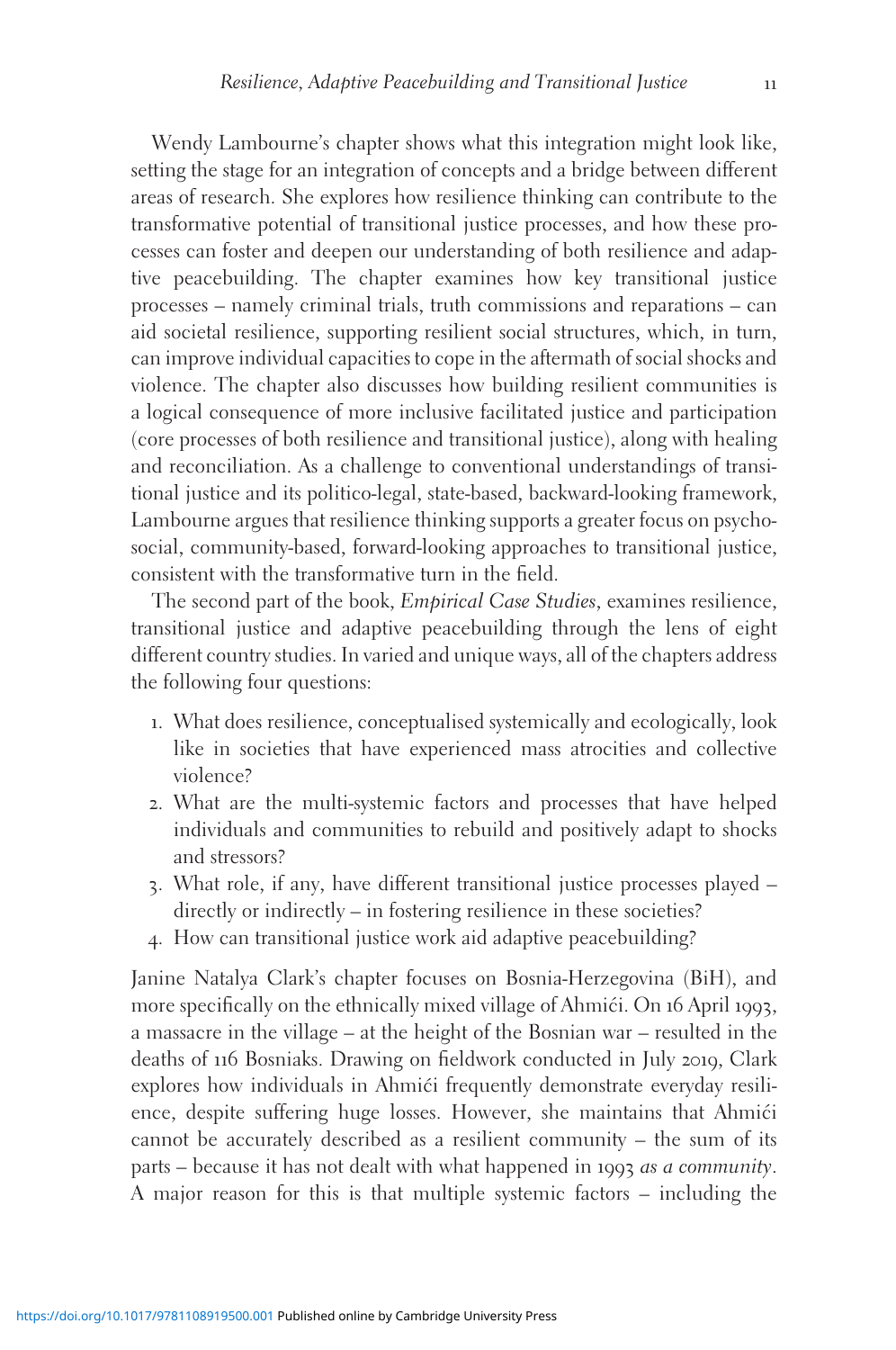persistence of ethnic divisions in BiH and the related demands of 'enmeshed cohesion' (Winton, 2008) – have not allowed the community to come together as one and to rebuild crucial social connections. Exploring the work of the International Criminal Tribunal for the former Yugoslavia (ICTY), she shows that its trials further entrenched ethnic divisions in Ahmići; and, in this way, they undermined the function of both the community and, systems of justice as potential resilience resources. Ultimately, her chapter calls for a socialecological reframing of transitional justice that gives greater attention to the complex systems that necessarily shape what transitional justice processes can achieve on the ground; and, in this regard, she explores a crucial nexus between transitional justice and adaptive peacebuilding.

Jennie E. Burnet's chapter is the first of two African case study chapters. Focused on the 1994 Rwandan genocide and its aftermath, Burnet strongly emphasises the tensions between resilience models of recovery, adaptive peacebuilding and transitional justice. On one hand, ordinary Rwandans and civil society leaders have adapted to the trauma and shocks of the Rwandan genocide by drawing on cultural resources, including religious beliefs and social customs. According to her, 'These ad hoc processes of getting by, which emerged in the wake of the genocide, can be understood as forms of resilience and adaptive peacebuilding where people adapt to new circumstances out of necessity rather than through formal state or NGO intervention'. On the other hand, some national peacebuilding and reconciliation efforts in Rwanda have undermined and worked against adaptive peacebuilding efforts at the grassroots level. In this way, political processes that have created the appearance of stability and resilience have, in fact, sown the seeds for future instability and new divides. These same political factors have also permeated transitional justice work in Rwanda, including the Gacaca courts. If, in the long term, these courts ultimately increased stability (and, by extension, resilience), they did so by further consolidating and reinforcing the political dominance of the Rwandan Patriotic Front (RPF). In other words, 'resilience' in Rwanda has come at a significant political cost, marginalising the local ownership dimension of adaptive peacebuilding.

Uganda is the book's second African case study. The chapter authors, Philipp Schulz and Fred Ngomokwe, focus on survivors' groups as 'an underutilised element of transitional justice and peacebuilding at the local level'. Drawing on their fieldwork in northern Uganda, and exploring some of the many ways that survivors' groups offer support, Schulz and Ngomokwe argue that these groups facilitate 'a local ecology of resilience'. They do so, inter alia, by creating a space for survivors to support each other, to share their experiences and deal with them in locally owned ways and, by extension, to (re-)gain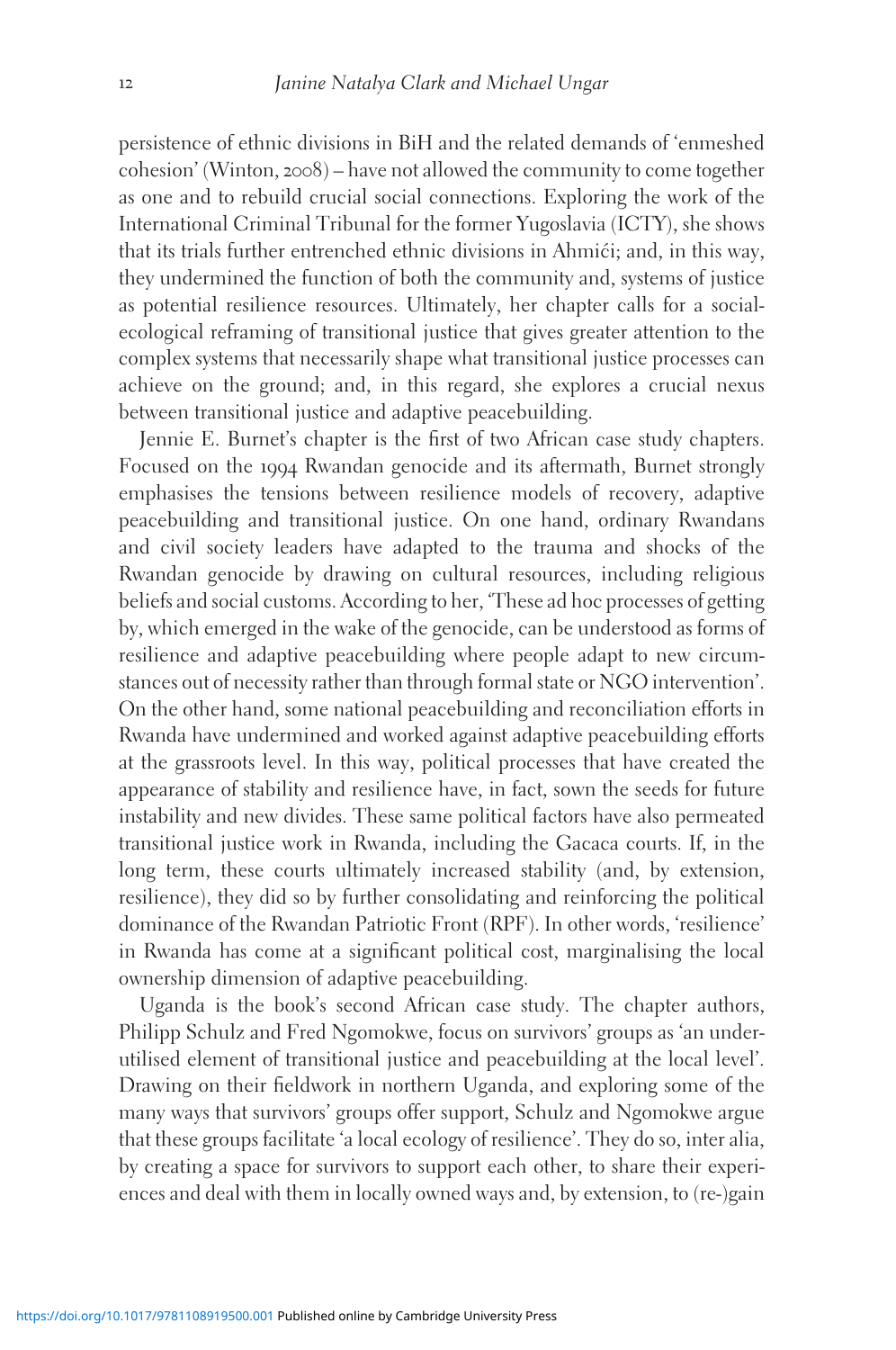a sense of communality and social belonging. Particularly in the case of male survivors of conflict-related sexual violence, moreover, these groups can enable survivors to renegotiate their gender identities and to develop new understandings of masculinity. In this way, the chapter links survivors' groups with adaptive peacebuilding. It is significant in this regard that the formation of these groups reflects the absence of effective measures at the state level to address individuals' experiences of suffering and harm. This, in turn, highlights an interesting contrast to Rwanda, where heavy state intervention has undermined adaptive peacebuilding. Schulz and Ngomokwe further demonstrate that adaptive peacebuilding within survivors' groups has wider socialecological implications, carrying over into survivors' relations with their families and communities. The chapter thus strongly accentuates the relational and communal dimensions of resilience.

Nayanika Mookherjee's chapter addresses the use of sexual violence during the war in Bangladesh in 1971. Six days after the war ended, the new government publicly designated women who had suffered sexual violence as 'birangonas' or war heroines. This is not, however, the dominant image that has prevailed. Discussing the Bangladesh War Crimes Tribunal, as the main example of (belated) transitional justice in the country, Mookherjee argues that its work represents an attempt 'to keep the wounds of 1971 open'. In this way, the Tribunal contributes to a 'resilient' multi-systemic process that upholds the 'horrific figure of the birangona'. Mookherjee powerfully challenges this image – captured in 'That birangona hair photograph' by Naibuddin Ahmed. Drawing on ethnographic research, she rejects a narrow framing of conflict-related sexual violence that elevates concepts such as silence, shame, honour and stigma. Rather, she tells a more complex story – of generative resilience, of the different ways that birangonas (and their families) have dealt with the violence of rape, of how these women refused government attempts to 'marry them off'. Ultimately, she demonstrates that systemic factors such as patriarchy need not restrict expressions of resilience. Rather, they create new possibilities for how resilience might be articulated and framed. Generative resilience by itself, however, attests to a broader set of systemic failures that fundamentally undermine adaptive peacebuilding. Mookherjee thus cautions against an overemphasis on resilience when past injustices have not been resolved.

The book's second Asian case study chapter focuses on post-Khmer Rouge Cambodia. Timothy Williams examines resilience from two angles. First, he explores how intersecting political, legal and economic systems 'limit resilience and access to potential resources that could, in theory, support resilience'. However, he also emphasises that particular systemic dynamics can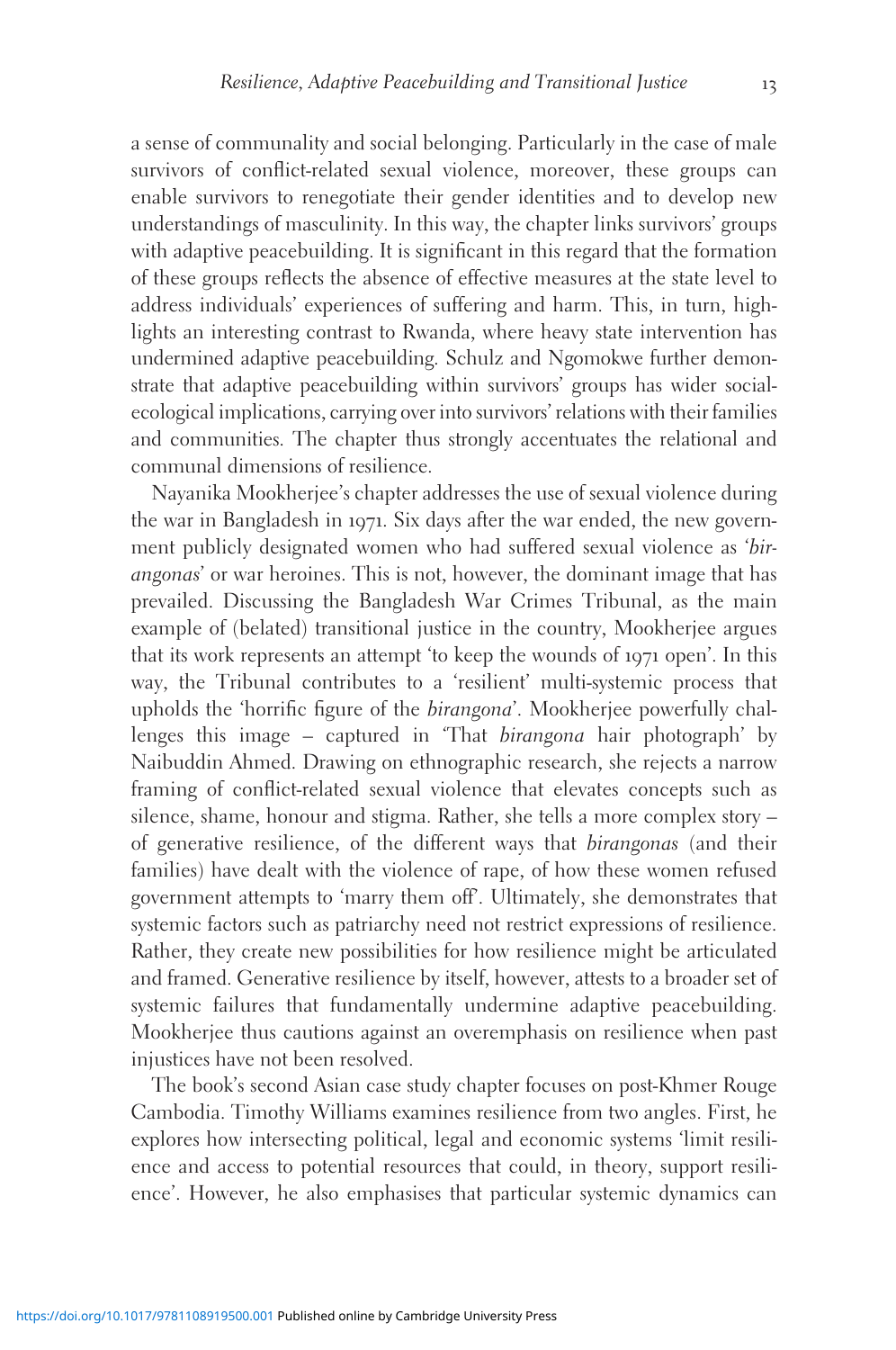help to foster resilience. He uses the example of patronage networks, which essentially provide individuals with a route to access the resources they need. Second, Williams discusses whether and how transitional justice processes in Cambodia have contributed to resilience, focusing on the work of the country's main transitional justice mechanism – the Extraordinary Chambers in the Courts of Cambodia (ECCC). He argues that, while the ECCC has made some small contributions to resilience, including through establishing individual criminal responsibility for Khmer Rouge crimes, overall its work has done little to foster resilience. One of the key reasons, he suggests, is the heavy politicisation of the tribunal, underscoring the broader point that transitional justice necessarily takes place within a political context. According to Williams, what the example of Cambodia ultimately demonstrates is the very limited scope for transitional justice to contribute to adaptive peacebuilding when political elites essentially use and co-opt transitional justice processes for their own ends.

In the first South American case study chapter, Sanne Weber looks at Colombia and incorporates her fieldwork with former internally displaced persons (IDPs) and former guerrillas from the Revolutionary Armed Forces of Colombia (FARC). She explores how her research participants in both groups had found their own ways of dealing with the adversities and challenges they faced, including through making jokes. The salient theme in her chapter, however, is social resilience, as outlined in Ungar's chapter. Social resilience, she argues, 'enables individuals and communities to navigate and negotiate access to the resources they need, such as land and financial support'. She particularly emphasises organisation and collective struggle as examples of social resilience. While there has been significant transitional justice work in Colombia, which remains ongoing, Weber maintains that this has not contributed to social resilience. Indeed, it has had the opposite effect. She thus underscores the need – which picks up on points made by Jennie Burnet and by Philipp Schulz and Fred Ngomokwe – for transitional justice to 'promote the capacity of survivors to organise themselves – as communities or groups of survivors – to protect and promote their own well-being'. She asserts that transitional justice has a role to play in fostering resilience and furthering adaptive peacebuilding by enabling and empowering communities to direct their own reconstruction processes, and by helping to revive and strengthen previous practices of active citizenship.

M. Brinton Lykes, Alison Crosby and Sara Beatriz Alvarez Medrano are the authors of the Guatemala case study. Their chapter discusses the resilience of Mayan women protagonists as they have engaged in transitional justice processes and organised in defence of their rights. It uses the protagonists' own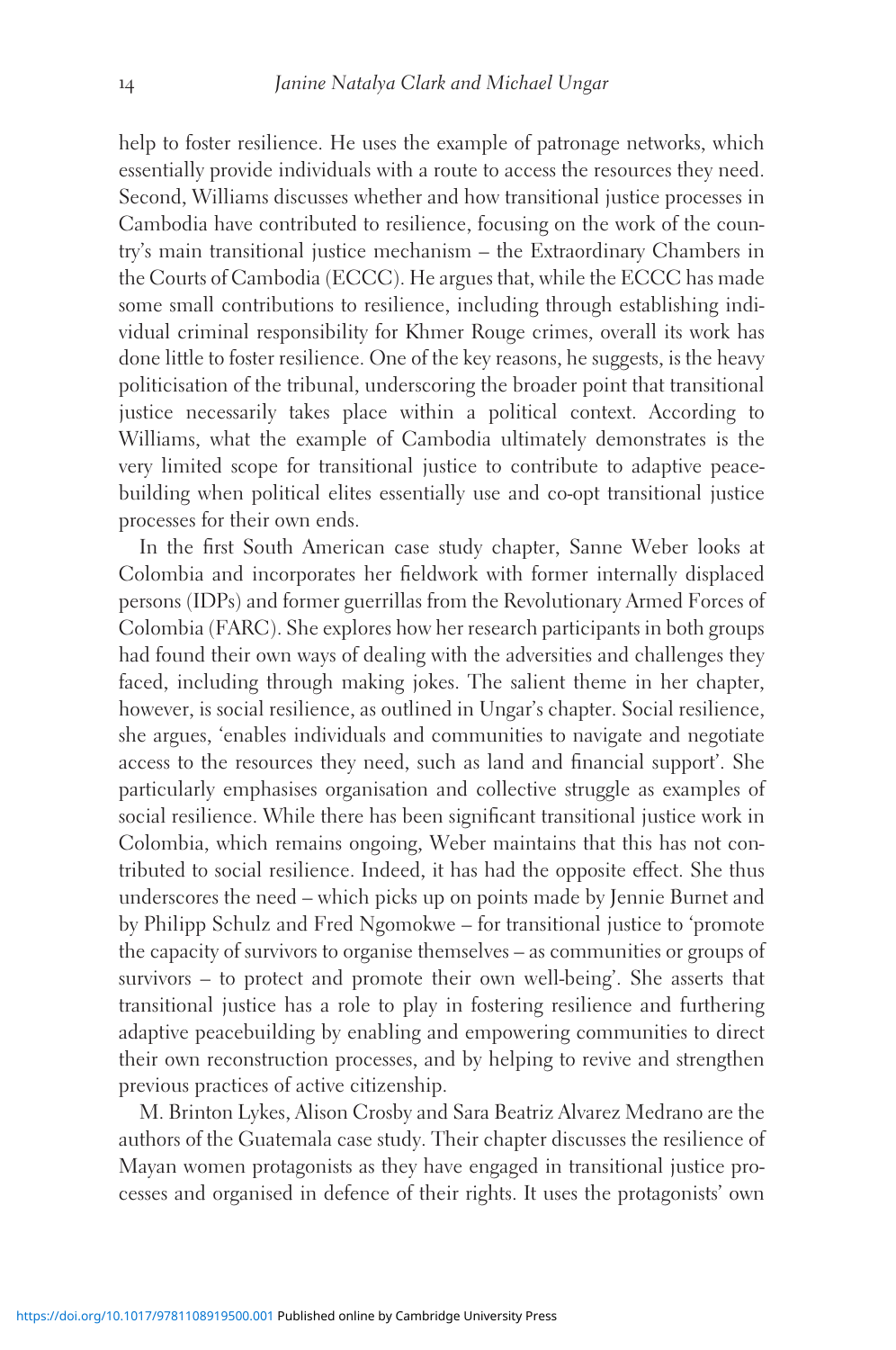understanding of resilience as 'resistance, persistence, permanence, strength and determination', and underlines that Indigenous resilience is quintessentially multi-systemic and relational, 'rooted in an integral, collective relationship of land-body-territory'. In this way, it demonstrates that the Mayan cosmovision disrupts Western dualisms – of nature and culture, human and nonhuman, knowing and being – which are linked to ongoing colonial violence. The authors underscore that transitional justice processes can potentially only contribute to resilience in Guatemala if they recognise historical injustices done to Mayan people and – consistent with adaptive peacebuilding – support locally owned processes aimed at repairing multi-systemic legacies of colonial harms, including harms done to bodies, land and people's cosmovision. This is a powerful example of what a social-ecological approach to transitional justice might look like. Mayan protagonists' ongoing demands for 'justice' that respects and acknowledges their own integrated plurivision are themselves important expressions of resilience. Lykes, Crosby and Alvarez also accentuate the imperative for transitional justice processes to create a space for what the Indigenous scholar Eve Tuck (2009) has termed 'desire-based frameworks' – as opposed to 'damage-based narratives' – that foreground agency and resilience.

Devin Atallah and Hana Masud's chapter is the final case study and addresses the complexities of resilience and transformative justice in Palestine. Their chapter shows that, in conditions marked by structural violence resulting from the legacies of colonisation, transformative justice is a far better option for social resilience than transitional efforts to adapt people to their circumstances. For Atallah and Masud, transformative justice offers an opportunity for collective re-envisioning that is grounded in Indigenous knowledges and social practices that emerge from below, rather than being imposed from above. This iterative transformative process, which is congruent with a multi-systemic conceptualisation of resilience, requires change across different systems (from the psychological to the political) at the same time. The chapter uses (counter-)stories to show what this resilience and transformative justice look like and the complexity that such work entails. Through deeply personal narratives, the authors share memories of their villages, their lands and their loved ones who were lost to annexation and incarceration. From these experiences, they draw out three decolonial enactments related to resilience, embodying themes of self-determination, radical coalitions and the everyday acts of love that move people forward under conditions of extreme oppression.

In the final chapter, Cedric de Coning reflects on how the chapters in this edited volume enrich, conceptually and empirically, the concepts of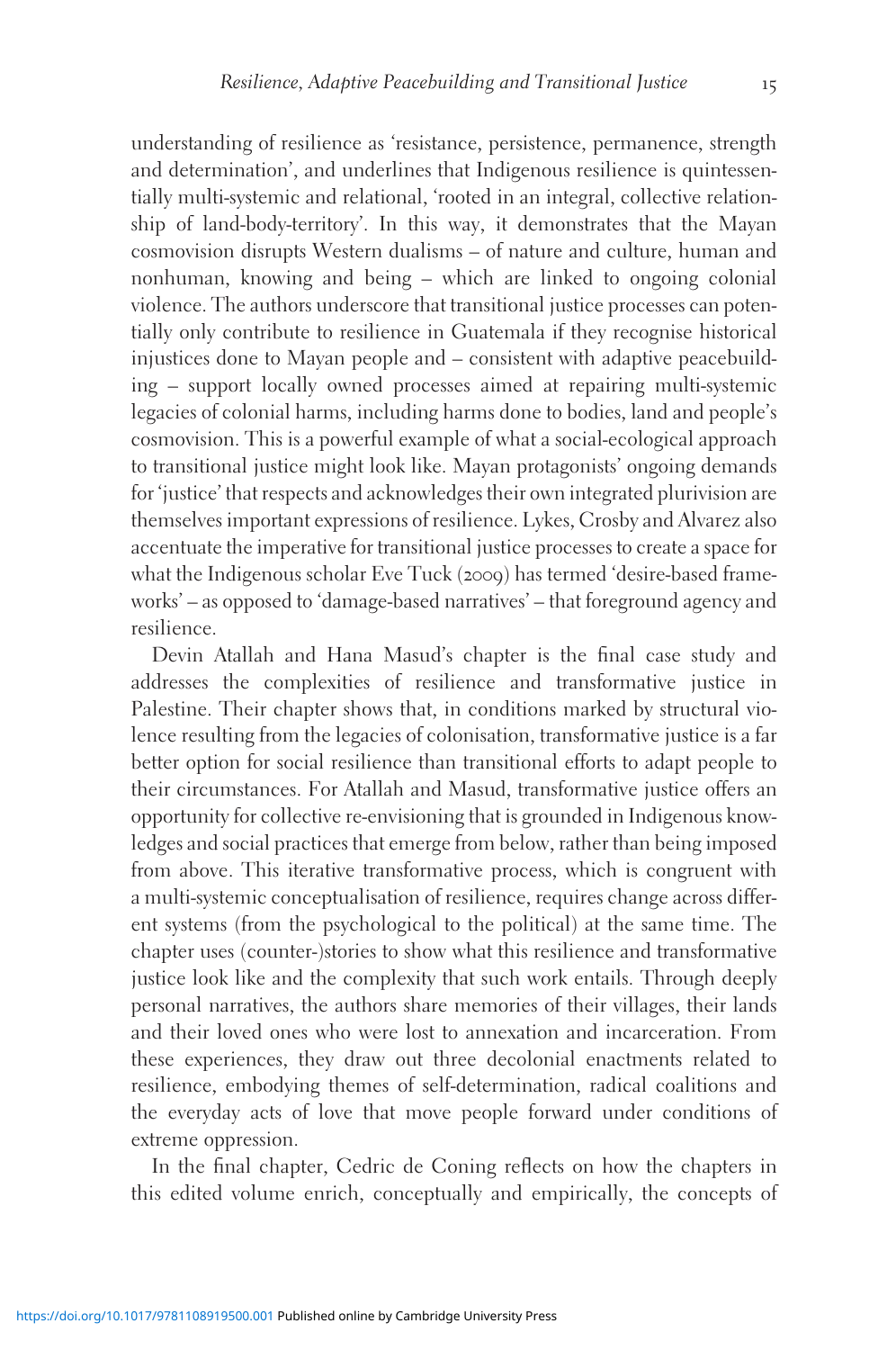resilience and adaptive peacebuilding, and what they tell us about the complex ways that resilience manifests in different transitional and post-conflict contexts. Exploring three common themes (self-organisation, unintended consequences and process), one of the key points that he underlines – linked to the complexity dimension of adaptive peacebuilding – is that transitional justice interventions take place within highly complex systems, meaning that unintended or undesired consequences are a very real possibility. This lends support to the case for a social-ecological reframing of transitional justice advocated in Clark's chapter on BiH. de Coning also underscores that resilience can manifest very unevenly in post-conflict and transitioning societies, potentially entrenching deeper structural injustices; and as Burnet and Williams discuss in their chapters on Rwanda and Cambodia, respectively, 'resilient' systems can impede or restrict individual and community expressions of resilience. de Coning accordingly accentuates that resilience is not something that is inherently good or positive for the sorts of societies examined in this volume. Yet, what he also emphasises is that the use of a resilience lens offers new ways of thinking about transitional justice. The link with adaptive peacebuilding is not only about doing transitional justice in ways that support local ownership of the process but also about enhancing how complex systems respond and adapt to stressors.

### REFERENCES

- Anthony, E. J. (1987). Risk, vulnerability, and resilience: An overview. In E. J. Anthony and B. J. Cohler (eds.), The Invulnerable Child. New York: Guilford Press, pp. 3–48.
- Atallah, D. G., Bacigalupe, G. and Repetto, P. (2019). Centering at the margins: Critical community resilience praxis. Journal of Humanistic Psychology, [https://doi](https://doi.org/10.1177%2F0022167818825305) .org/10.1177%2F[0022167818825305](https://doi.org/10.1177%2F0022167818825305)
- Azzouz, A. (2019). A tale of a Syrian city at war: Destruction, resilience and memory in Homs. City  $23(1)$ ,  $107-122$ .
- Balint, J., Evans, J. and Mcmillan, N. (2014). Rethinking transitional justice, redressing indigenous harm: A new conceptual approach. International Journal of Transitional Justice, 8(2), 194–216.
- Barber, B. K. (2013). Annual research review: The experience of youth with political conflict – Challenging notions of resilience and encouraging research refinement. Journal of Child Psychology and Psychiatry, 54(4), 461–473.
- Barzilay, R., Moore, T. M., Greenberg, G. M., DiDomenico, G. E., Brown, L. A., White, L. K., Gur, R. C. and Gur, R. E. (2020). Resilience, COVID-19-related stress, anxiety and depression during the pandemic in a large population enriched for healthcare providers. Translational Psychiatry, 10(291).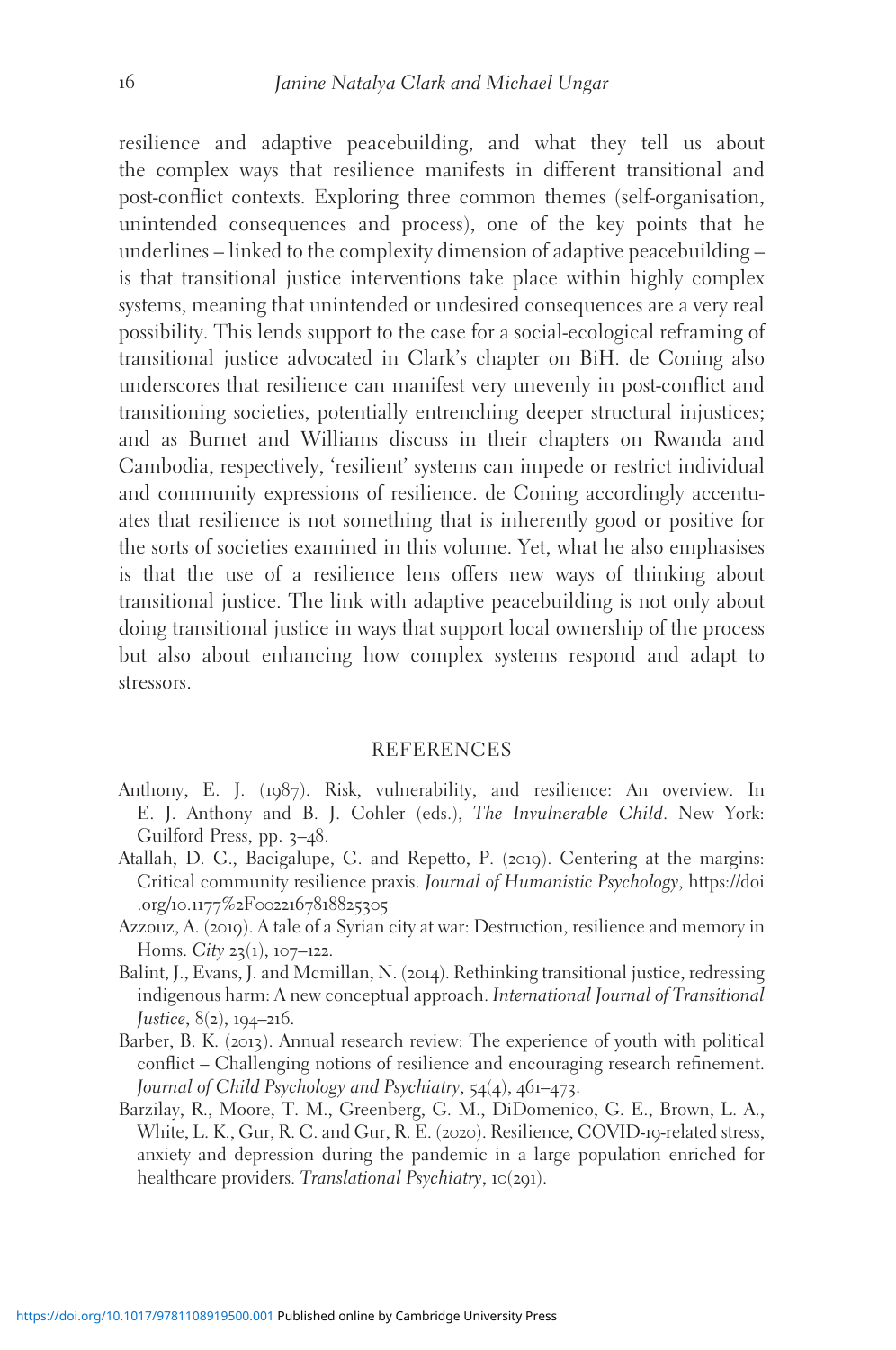- Betancourt, T. S. (2008). Child soldiers: Reintegration, pathways to recovery and reflections from the field. Journal of Developmental and Behavioral Pediatrics, 29  $(2), 138 - 41.$
- Betancourt, T. S. and Khan, K. T. (2008). The mental health of children affected by armed conflict: Protective processes and pathways to resilience. International Review of Psychiatry, 20(3), 317–328.
- Bonanno, G. A. (2004). Loss, trauma and human resilience: Have we underestimated the human capacity to thrive after extremely aversive events? American Psychologist,  $59(1), 20-28.$
- Brassett, J. and Vaughan-Williams, N. (2015). Security and the performative politics of resilience: Critical infrastructure protection and humanitarian emergency preparedness. Security Dialogue, 46 (1), 32–50.
- Brown, K. (2016). Resilience, Development and Global Change. New York: Routledge.
- Chandler, D. (2013). International statebuilding and the ideology of resilience. Politics, 33(4), 276–286.
- Chen, S. and Bonanno, G. A. (2020). Psychological adjustment during the global outbreak of COVID-19: A resilience perspective. Psychological Trauma: Theory, Research, Practice and Policy, 12(S1), S51–S54.
- Clark, J. N. (2020a). Beyond 'bouncing': Resilience as an expansion-contraction dynamic within a holonic frame. International Studies Review, [https://doi.org/](https://doi.org/10.1093/isr/viaa048)10 .1093[/isr/viaa](https://doi.org/10.1093/isr/viaa048)048
- Clark, J. N. (2020b). Re-thinking memory and transitional justice: A novel application of ecological memory. Memory Studies, [https://doi.org/](https://doi.org/10.1177%2F1750698020959813)10.1177%2F1750698020959813
- Cohler, B. (1991). The life story and the study of resiliency and response to adversity. Journal of Narrative and Life History, 1(2–3), 169–200.
- de Coning, C. (2016). From peacebuilding to sustaining peace: Implications of complexity for resilience and sustainability. Resilience,  $4(3)$ , 166–181.
- de Coning, C. (2018). Adaptive peacebuilding. International Affairs, 94(2), 301–317.
- Doorn, N., Gardoni, P. and Murphy, C. (2019). A multidisciplinary definition and evaluation of resilience: The role of social justice in defining resilience. Sustainable and Resilient Infrastructure,  $4(3)$ , 112–123.
- Duffield, M. (2012). Challenging environments: Danger, resilience and the aid industry. Security Dialogue, 43(5), 475–492.
- Duthie, R. (2017). Introduction. In Duthie, R. and Seils, P. (eds.), Justice Mosaics: How Context Shapes Transitional Justice in Fractured Societies. New York: International Center for Transitional Justice, pp. 8–38.
- Elliott, T. R., Hsiao, Y. Y., Kimbrel, N. A., Meyer, E., DeBeer, B. B., Gulliver, S. B. Kwok, O. M. and Morissette, S. M. (2017). Resilience and traumatic brain injury among Iraq/Afghanistan war veterans: Differential patterns of adjustment and quality of life. Journal of Clinical Psychology, 73(9), 1160–1178.
- Fernando, C. and Ferrari, M. (2011). Spirituality and resilience in children of war in Sri Lanka. Journal of Spirituality in Mental Health, 13(1), 52–77.
- Folke, C. (2006). Resilience: The emergence of a perspective for social–ecological systems analyses. Global Environmental Change, 16(3), 253–267.
- Freeman, T., Kimbrell, T., Booe, L., Myers, M., Cardwell, D., Lindquist, D. M., Hart, J. and Komoroski, R. A. (2006). Evidence of resilience: Neuroimaging in former prisoners of war. Psychiatry Research: Neuroimaging, 146(1), 59–64.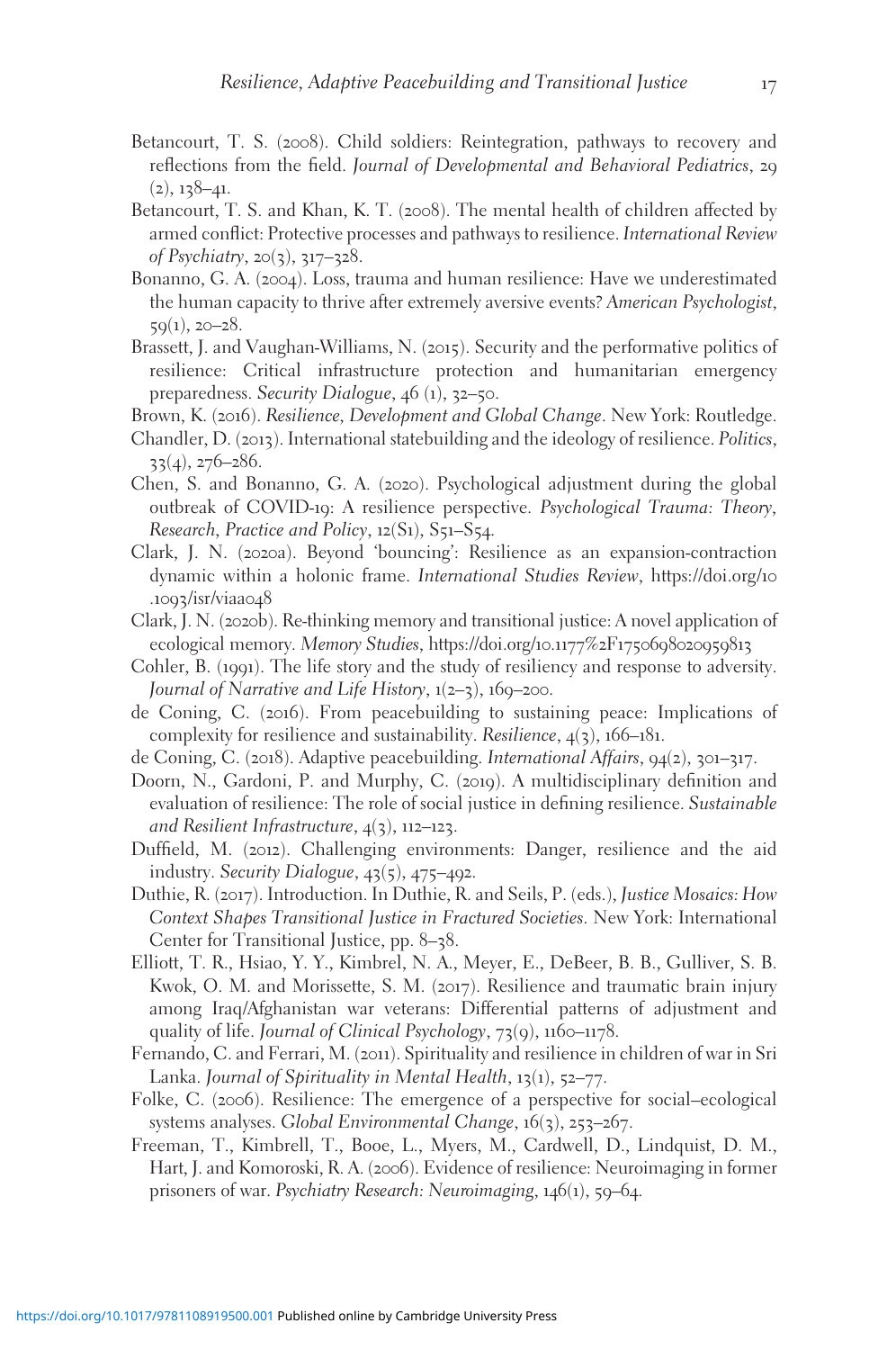- Garrett, P. M. (2016). Questioning tales of 'ordinary magic': 'Resilience' and neo-liberal reasoning. British Journal of Social Work, 46, 1909–1925.
- Gold, P. B., Engdahl, B. E., Eberly, R. E., Blake, R. J., Page, W. F. and Frueh, B. C. (2000). Trauma exposure, resilience, social support and PTSD construct validity among former prisoners of war. Social Psychiatry and Psychiatric Epidemiology, 35,  $36 - 42$ .
- Haeri, S. (2007). Resilience and post-traumatic recovery in cultural and political context. Journal of Aggression, Maltreatment and Trauma,  $14(1-2)$ ,  $287-304$ .
- Halevi, G., Djalovski, A., Vengrober, A. and Feldman, R. (2016). Risk and resilience trajectories in war-exposed children across the first decade of life. The Journal of Child Psychology and Psychiatry, 57(10), 1183–1193.
- Hartling, L. M. (2008). Strengthening resilience in a risky world: It's all about relationships. Women and Therapy,  $31(2-4)$ ,  $51-70$ .
- Hayward, B. M. (2013). Rethinking resilience: Reflections on the earthquakes in Christchurch, New Zealand, 2010 and 2011. Ecology and Society, 18(4), 37.
- Howell, A. and Voronka, J. (2012). Introduction: The politics of resilience and recovery in mental health care. Studies in Social Justice,  $6(1)$ ,  $1-7$ .
- Isakhan, B. and Shahab, S. (2020). The Islamic state's destruction of Yezidi heritage: Responses, resilience and reconstruction after genocide. Journal of Social Archaeology,  $2O(1)$ ,  $3-25$ .
- Jones, E. and Wessely, S. (2010). British prisoners-of-war: From resilience to psychological vulnerability: Reality or perception. 20th Century British History, 21  $(2), 163 - 183.$
- Joseph, J. (2013). Resilience as embedded neoliberalism: A governmentality approach. Resilience, 1(1), 38–52.
- Kastner, P. (2020). A resilience approach to transitional justice? Journal of Intervention and Statebuilding,  $14(3)$ ,  $368-388$ .
- Labrague, L. J. and De los Santos, J. A. A. (2020). COVID-19 anxiety among front-line nurses: Predictive role of organizational support, personal resilience and social support. Journal of Nursing Management, 28(7), 1653-1661.
- Leebaw, B. A. (2008). The irreconcilable goals of transitional justice. Human Rights  $Quarterly, 30(1), 95-118.$
- Legido-Quigley, H., Asgari, N., Teo, Y. Y., Leung, G. M., Oshitani, H., Fekuda, K., Cook, A. R., Hsu, L. Y., Shibuya, K. and Heymann, D. (2020). Are high-performing health systems resilient against the COVID-19 pandemic? The Lancet,  $395(10227)$ , 848–850.
- Luthar, S. S. (2006). Resilience in development: A synthesis of research across five decades. In D. J. Cohen and D. Cicchetti (eds.), Developmental Psychopathology: Risk, Disorder and Adaptation. Hoboken, NJ: John Wiley & Sons, pp. 739–795.
- Maddison, S. and Shepherd, L. J. (2014). Peacebuilding and the postcolonial politics of transitional justice. Peacebuilding,  $2(3)$ ,  $253-269$ .
- Mahdiani, H., Höltge, J., Theron, L. and Ungar, M. (2020). Resilience in times of economic boom and bust: A narrative study of a rural population dependent upon the oil and gas industry. Journal of Adult Development, [https://doi.org/](https://doi.org/10.1007/s10804-020-09363-z)10.1007/s10804- 020-[09363](https://doi.org/10.1007/s10804-020-09363-z)-z
- Masten, A. S. (2014). Ordinary Magic. Resilience in Development. New York: Guilford Press.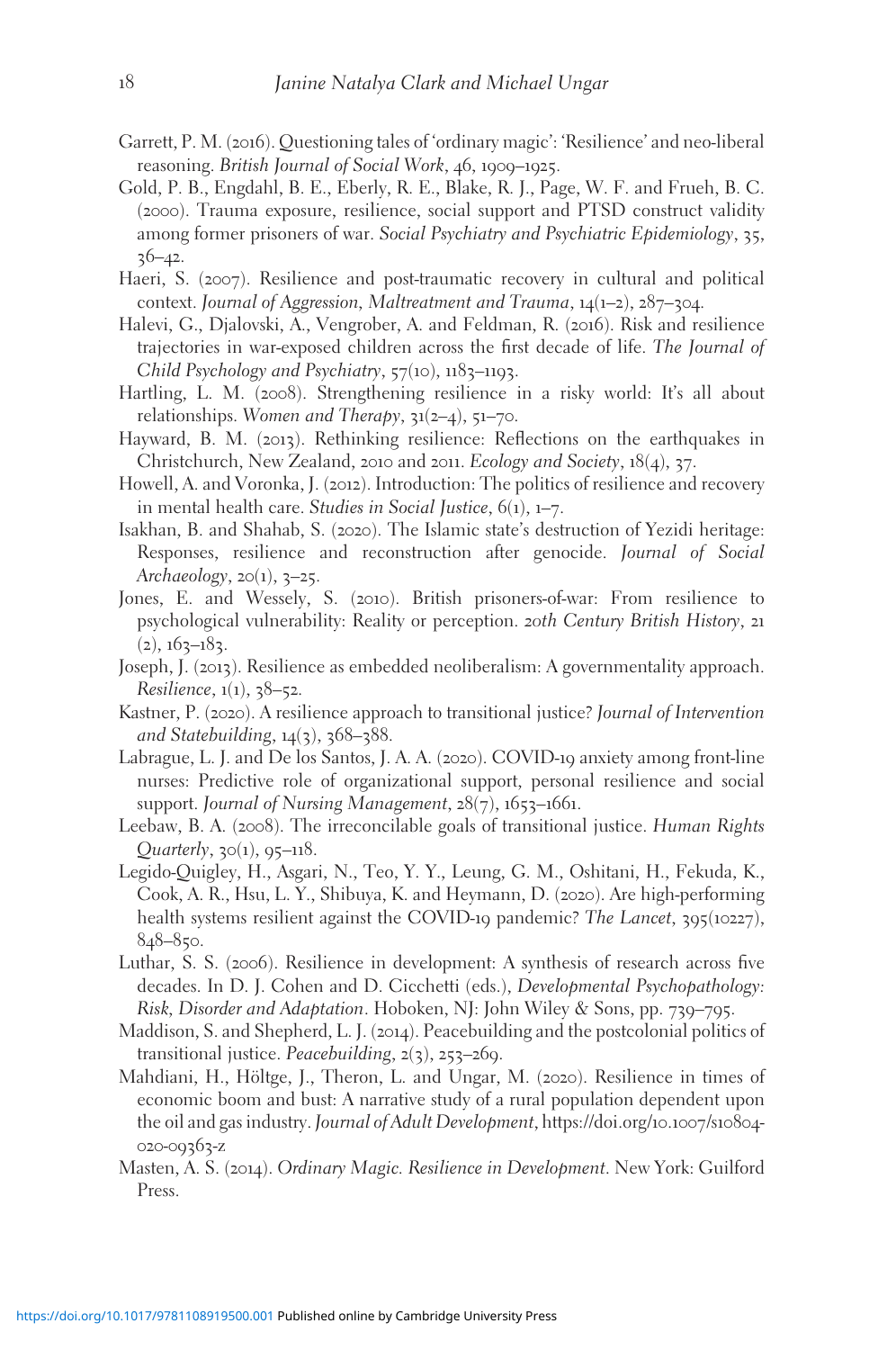- Masten, A. S. and Narayan, A. J. (2012). Child development in the context of disaster, war and terrorism: Pathways of risk and resilience. Annual Review of Psychology, 63, 227–257.
- Millar, G. (2011). Local evaluations of justice through truth telling in Sierra Leone: Postwar needs and transitional justice. Human Rights Review, 12, 515–535.
- Mullen, M. (2015). Reassessing the focus of transitional justice: The need to move structural and cultural violence to the centre. Cambridge Review of International Affairs,  $28(3)$ ,  $462-479$ .
- Nussio, E., Rettberg, A. and Ugarriza, J. E. (2015). Victims, nonvictims and their opinions on transitional justice: Findings from the Colombian case. International Journal of Transitional Justice, 9(2), 336–354.
- Portnoy, G. A., Relyea, M. R., Decker, S., Shamaskin-Garroway, A, Driscoll, M., Brandt, C. A. and Haskell, S. G. (2018). Understanding gender differences in resilience among veterans: Trauma history and social ecology. Journal of Traumatic Stress, 31(6), 845–855.
- Shanahan, L., Steinhoff, A., Bechtiger, L., Murray, A. L., Nivette, A., Hepp, U., Ribeaud, D. and Eisner, M. (2020). Emotional distress in young adults during the COVID-19 pandemic: Evidence of risk and resilience from a longitudinal cohort study. Psychological Medicine, [https://doi.org/](https://doi.org/10.1017/S003329172000241X)10.1017/S003329172000241X
- Tuck, E. (2009). Suspending damage: A letter to communities. Harvard Educational Review,  $79(3)$ ,  $409-428$ .
- Ungar, M. (2011). The social ecology of resilience. Addressing contextual and cultural ambiguity of a nascent construct. American Journal of Orthopsychiatry,  $81(1)$ ,  $1-17$ .
- Ungar, M. (2013). Resilience, trauma, context and culture. Trauma, Violence and Abuse, 14(3), 255–266.
- Ungar, M. (2018). Systemic resilience: Principles and processes for a science of change in contexts of adversity. Ecology and Society, 23(4), 34.
- Ungar, M. (2021). Multisystemic Resilience: Adaptation and Transformation in Contexts of Change. New York: Oxford University Press.
- United Nations. (2010). Guidance note of the Secretary-General: United Nations approach to transitional justice. [www.un.org/ruleoflaw/files/TJ\\_Guidance\\_Note\\_](http://www.un.org/ruleoflaw/files/TJ%5FGuidance%5FNote%5FMarch%5F2010FINAL.pdf) March\_2010[FINAL.pdf](http://www.un.org/ruleoflaw/files/TJ%5FGuidance%5FNote%5FMarch%5F2010FINAL.pdf) (accessed 9 September 2020).
- United Nations (2018). Peacebuilding and sustaining peace: Report of the Secretary-General. [https://undocs.org/a/](https://undocs.org/a/72/707)72/707 (accessed 14 September 2020).
- United Nations (n.d.). Sustaining peace. [www.un.org/peacebuilding/tags/sustaining](http://www.un.org/peacebuilding/tags/sustaining-peace)[peace](http://www.un.org/peacebuilding/tags/sustaining-peace) (accessed 11 May 2020).
- United Nations General Assembly. (2016). Resolution adopted by the General Assembly on 27 April 2016 – 70/262. Review of the United Nations peacebuilding architecture. [www.un.org/en/development/desa/population/migration/generalas](http://www.un.org/en/development/desa/population/migration/generalassembly/docs/globalcompact/A%5FRES%5F70%5F262.pdf) [sembly/docs/globalcompact/A\\_RES\\_](http://www.un.org/en/development/desa/population/migration/generalassembly/docs/globalcompact/A%5FRES%5F70%5F262.pdf)70\_262.pdf (accessed 11 May 2020).
- United Nations Security Council. (2016). Resolution 2282 (2016). [https://undocs.org/S/](https://undocs.org/S/RES/2282(2016)) [RES/](https://undocs.org/S/RES/2282(2016))2282(2016) (accessed 13 May 2020).
- Vogt, D. S. and Tanner, L. R. (2007). Risk and resilience factors for posttraumatic stress symptomology in Gulf War I veterans. Journal of Traumatic Stress, 20(1), 27–38.
- Walsh, F. (2020). Loss and resilience in the time of COVID-19: Meaning making, hope and transcendence. Family Process,  $59(3)$ ,  $898-911$ .
- Walsh-Dilley, M. and Wolford, W. (2015). (Un)Defining resilience: Subjective understandings of 'resilience' from the field. Resilience,  $3(3)$ , 173–182.